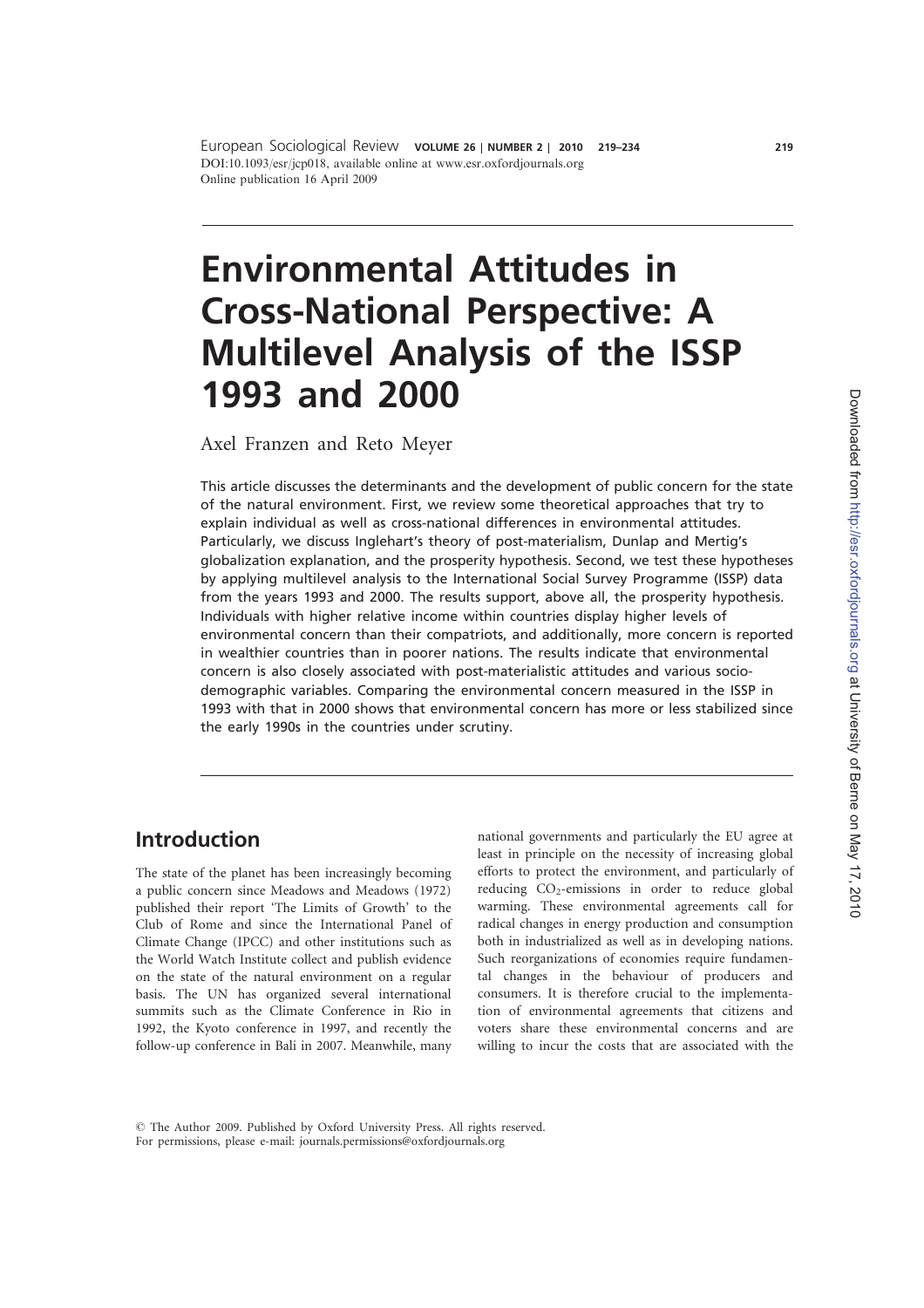changes in energy production and consumption. Social research has therefore focused on monitoring the development of public environmental awareness as well as on explaining individual as well as cross-national differences of public environmental concern.

However, explaining the individual and crossnational differences is still a controversial issue in environmental research. On one hand, some authors, most prominently Ronald Ingelhart (1995), have argued that citizens of wealthier nations display more pro-environmental attitudes because of a general shift from materialistic to post-materialistic values in modern societies. Dunlap and Mertig (1997), on the other hand, have opposed this view and argue that environmental concern is even higher in poorer nations, a finding which has lately been reconfirmed by Gelissen (2007). Still others (e.g. Diekmann and Franzen, 1999; Franzen, 2003) found that wealth and environmental concern are positively associated but that the wealth effect is not necessarily dependent on a fundamental value transformation as argued by Ingelhart.

This paper has a 2-fold purpose. We first compare the level of environmental attitudes as well as its development in the nations that participated in the International Social Survey Programme (ISSP) in 1993 and 2000. Second, we analyse the ISSP by applying multilevel models to the data in order to explain the individual as well as the country-level differences. Next to the World Value Survey (WVS) and the Health-ofthe-Planet (HOP) study, the ISSP is one of three available data sources that permits cross-national comparison. All of these data sources have already been analysed. However, most existing studies are either restricted to the macro level (e.g. Inglehardt, 1995; Dunlap and Mertig, 1997; Franzen, 2003) or to the individual level (e.g. Kemmelmeier, Król, and Kim, 2002) but did not take the multilevel nature of the data into account. Restriction to the macro level bears the danger of committing an ecological fallacy: thus, the wealth of nations (a macro variable) might be related to a country's mean level of environmental concern. However, the correlation could be due to some other influence besides wealth. Restriction to the individual level, on the other hand, leaves out other potentially important determinants such as a nation's environmental quality, its distribution of wealth or its population density. Our analyses show that crossnational as well as between individual differences in environmental concern are clearly related to wealth and income respectively, which lends strong support to the prosperity hypothesis.

The paper will proceed as follows: In the following section, we discuss the competing theoretical approaches to explain national as well as individual differences of attitudes towards the environment in more detail. We also take additional factors, such as population density and measures of environmental quality, into consideration. On the individual level we discuss the possible effects of age, education, income and post-material values on pro-environmental attitudes. The third section presents an empirical analysis of the development of environmental concern as measured by two waves of the ISSP in 1993 and 2000. The section presents both descriptive results and a multilevel analysis of the differences found among individuals and societies. Finally, in the fourth section, we summarize and discuss our main findings and conclusions and highlight the differences to other findings.

## The Origin of Environmental Concern

Environmental concern is defined as the awareness or insight of individuals that the natural state of the environment is threatened through resource overuse and pollution by humans (e.g. Dunlap and Jones, 2002). Individuals differ with respect to their concern for the environment and there are at least three hypotheses trying to explain this variation: Inglehart's (1995, 1997) post-materialism hypothesis, Dunlap *et al*.'s hypothesis (1993, 1995, 1997) that environmental concern has spread globally and, finally, the prosperity or affluence hypothesis, which has its origin in classical economic reasoning (e.g. Baumol and Oates, 1979; Field, 1994) and has lately been confirmed by Diekmann and Franzen (1999). According to Inglehart (1995, 1997), environmental awareness is part of a general change in fundamental values that take place as societies develop. As societies become more affluent, their members are less preoccupied with the economic struggle for survival and are free to pursue what Inglehart termed postmaterialistic goals, such as political freedom, individual self-fulfillment, and environmental protection. Inglehart asserted that the shift from materialism to post-materialism is irreversible as long as material prosperity continues. He used data from the World Values Survey to test the hypothesized positive correlation between prosperity and environmental concern. However, the data only partially supported his hypothesis, since some of the countries whose citizens displayed high levels of environmental concern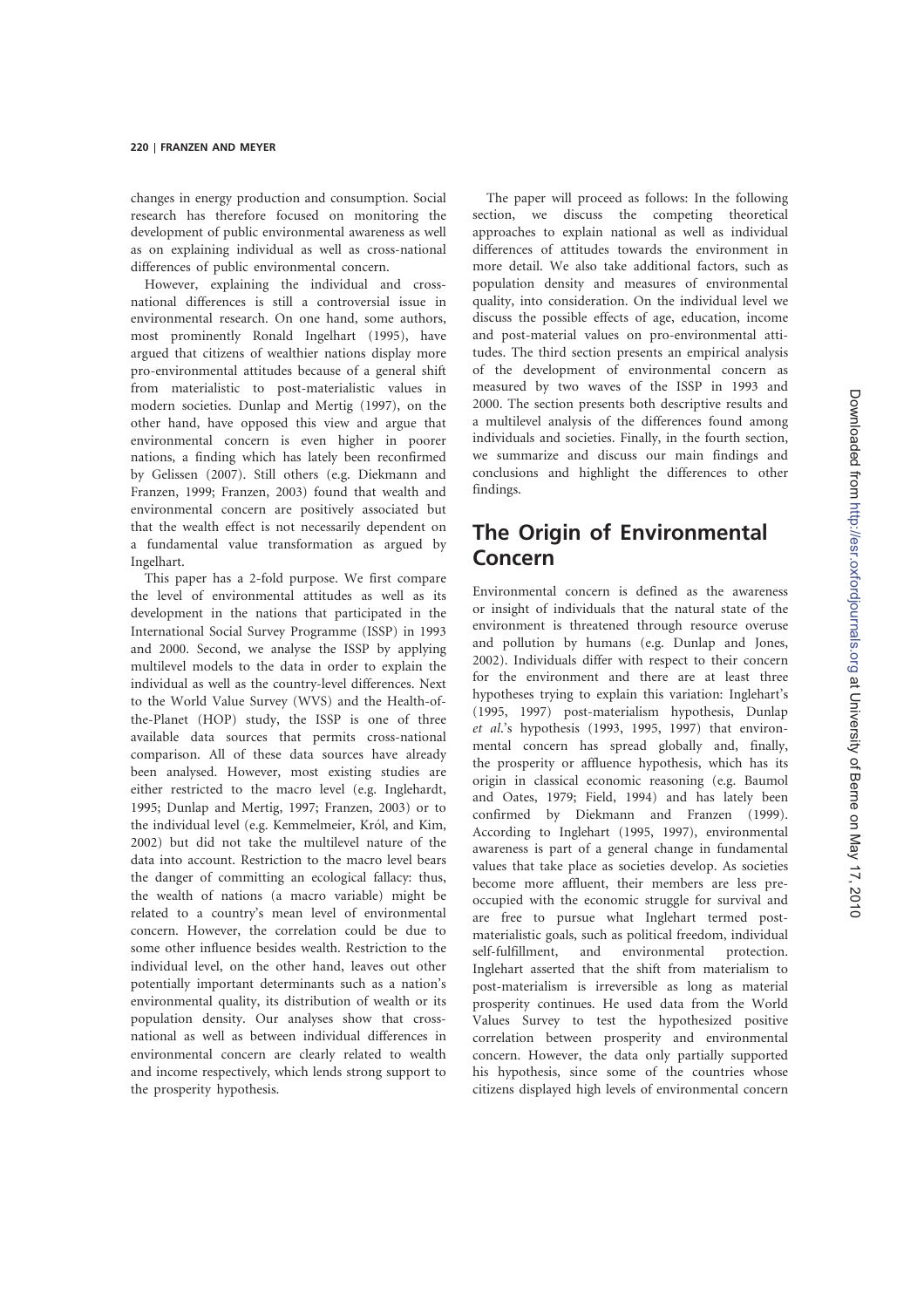were developing nations. In response to this unexpected finding, Inglehart formulated his 'objective problems and subjective values' hypothesis. According to this, members of wealthy societies take on proenvironmental attitudes in the process of adopting post-materialistic values in general. In other words, their environmental attitudes are not necessarily formed in response to immediate problems. Citizens of poorer nations, on the other hand, are faced with pressing local environmental problems (e.g. polluted cities, lack of access to clean water, and soil degradation) and interested in the resolution of these objective problems. Thus, environmental awareness can be a consequence of prosperity, albeit not a direct one as it is mediated by a change from materialist to postmaterialist values. However, those in poorer nations also display high concern for the quality of the environment. Their concern stems from concrete and immediate local problems rather than from a shift to post-materialist values. Thus, Ingelhart postulates two independent effects on environmental concern, first a positive of post-material values and second a negative effect of environmental quality, e.g. the better the environmental quality the less concern.

Inglehart's position has been challenged by Dunlap and Mertig (1994, 1995, also see Dunlap, Gallup and Gallup, 1993), who argue that environmental awareness is not influenced by a country's wealth, but has instead become a global phenomenon. Specifically, they argue that environmental concern exists in many third-world countries as well as industrialized countries, an assertion that is in line with earlier work on the development of a 'new ecological paradigm' (Dunlap and van Liere, 1978). Just as they argue that environmental concern is not limited to citizens of wealthy nations, they also claim that it is not confined to the elites within those wealthy nations, but has instead spread to the general population. They support their assertion with empirical evidence from the Health of the Planet Survey (HOP, Dunlap, Gallup and Gallup, 1993). Dunlap and Mertig (1994, 1995) even present results from further analysis of the HOP data showing that the percentage agreement with most of the survey's environmental-concern items are negatively correlated with *per capita* GNP.

There is a third approach, which we call the prosperity or affluence hypothesis (Diekmann and Franzen, 1999). Following the arguments typically advanced in environmental economics (e.g. Baumol and Oates, 1979; Field, 1994), we assume that the quality of the environment is not only a public good but also a good the demand for which rises with income. Furthermore, we assume that individuals face



Figure 1 Wealth and environmental concern

a trade-off between consumption of goods and the quality of the environment. This kind of trade-off is usually depicted with the Engel curve in Figure 1. As income increases, budget constraints shift upwards, which allows both for an increase in consumption in general and a higher investment in environmental quality. Thus, as a population becomes wealthier, the demand for higher environmental quality should rise, which, in the aggregate, should result in a positive correlation between a country's wealth and its level of environmental concern. More specifically, it is often argued that the relation between wealth and environmental concern is not linear but concave (see Israel and Levinson, 2004). Thus, as environmental quality improves with wealth, individuals' marginal willingness to pay for environmental quality might decline again.

It is important to distinguish between individuals' marginal and overall willingness to pay. Total willingness to pay should increase with income, irrespective of changes in the amount of pollution, as depicted by the dashed line in Figure 2. In contrast, individuals' marginal willingness to pay should first increase as pollution increases with economic development and then decline when pollution decreases with more pollution control as depicted by the solid line in Figure 2. Furthermore, the inverted U-shaped form of marginal willingness to pay should be observed with respect only to local environmental quality. Empirical studies (e.g. Holtz-Eakin and Selden, 1992; Selden and Song, 1994; Grossman and Krüger, 1995; Ehrhardt-Martinez, Crenshaw and Jenkins, 2002; Antweiler, Copeland and Taylor, 2003) have confirmed the existence of the environmental Kuznets curve for regional air and water quality. But global environmental risks like energy consumption and related  $CO<sub>2</sub>$ emissions increase steadily with *per capita* GDP and are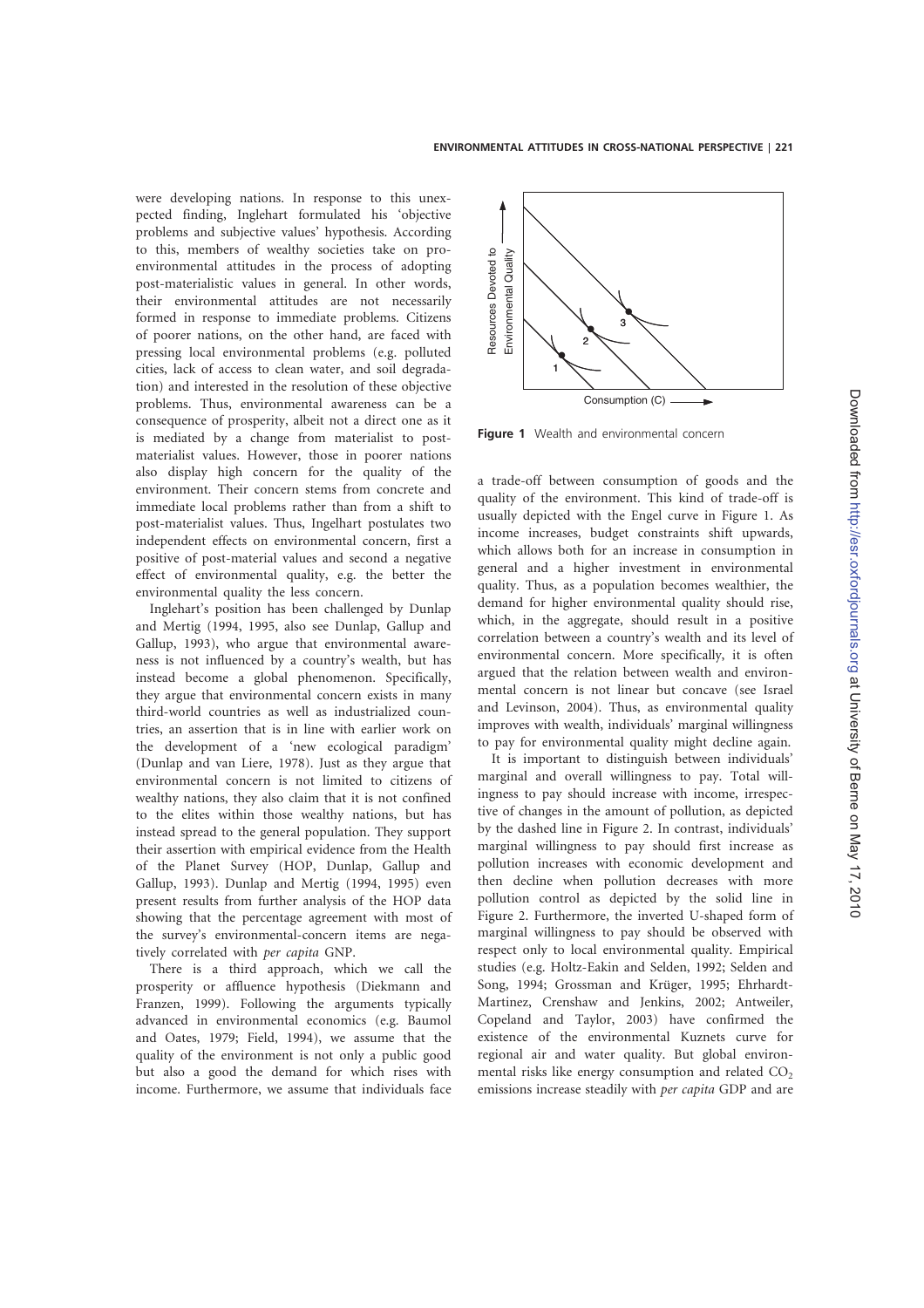

Figure 2 The environmental Kuznets curve and environmental concern

not related to income in the same inverted U-shaped form as other kinds of pollution (Khanna, 2002; York, Rosa and Dietz, 2003; Smith and Ezzati, 2005). Thus, with respect to global risks such as  $CO<sub>2</sub>$  emissions, not only total but also marginal willingness to spend money on pollution reduction should increase with income.

So far, we have focused on three distinct hypotheses, namely that environmental concern depends on wealth, that it depends on post-material values, and that wealth should not matter. Notice that all three hypotheses are applicable to the micro level of individuals as well as to the macro level of crossnational differences. The prosperity and the postmaterialism hypothesis do not contradict each other. Both wealth as well as post-material values could contribute independently to environmental concern. However, Dunlap and Mertig's (1994, 1995) globalization thesis clearly contradicts both the prosperity as well as the post-materialism hypothesis since it postulates that cross-national differences cannot be explained by wealth or post-material values.

However, the level of environmental concern also depends on various other factors that have received little attention so far. Next to wealth itself, the distribution of wealth might influence the concern for the environment. High levels of income inequality could draw public attention more strongly to issues of economic development and redistribution than to environmental quality. Furthermore, the quality of the natural environment should make a difference. It is to be expected that citizens of countries with poor air and water quality or decreasing biodiversity and high soil degradation are more concerned with the state of the environment. However, in order for environmental quality to influence environmental concern, individuals must be able to assess the quality of the environment. This is not always possible, especially if pollutants are

not easily perceivable such as CO<sub>2</sub>. Therefore, more easily perceivable factors such as a region's or country's population density or the degree of urbanization might instead exert greater influence on individuals' evaluation of environmental quality than objective levels of pollution. Specifically, individuals living in more populous areas or larger cities might feel themselves to be confronted with environmental problems to a larger extent than those in more sparsely populated regions. And, although people may not be able to directly perceive processes such as resource overuse, energy consumption, and  $CO<sub>2</sub>$  emission, environmental concern should also depend on the belief or knowledge that these processes are taking place. Such knowledge is usually acquired through education, and thus a country's educational level should be positively linked to environmental concern.

Next to the macro level effects discussed so far, there are also individual level variables that are expected to influence environmental concern. Some attention has already been devoted to a number of sociodemographic effects such as age and gender (e.g. Van Liere and Dunlap, 1980; Greenbaum, 1995; Dietz, Stern and Guagnano, 1998). With respect to age, most studies report a negative relation to environmental concern, with young people expressing higher levels of concern. However, most studies examining this issue are based on cross-sectional data and therefore cannot distinguish between an age effect and a cohort effect. There is general agreement on the existence of a cohort effect, since environmental problems became topics of widespread discussion in the 1970s and 1980s, and birth cohorts from the 1950s and 1960s have therefore been more intensively exposed to this discussion than earlier cohorts. However, there may be an additional life-cycle effect. The relation between age and an individual's environmental concern should take on the same inverted U shape as the relation between age and voluntary political activity. Levels of political activity are usually found to be highest during middle age, while teenagers and the elderly are found to be more focussed on private as opposed to public concerns. Much attention has also been given to the gender effect. Empirical studies find that women display higher environmental concern than men even after controlling for their income or educational background (see Blocker and Eckberg, 1989, 1997; Davidson and Freudenburg, 1996; Wilson *et al*., 1996; Bord and O'Connor, 1997; Zelezny, Chua and Aldrich, 2000).

Beside the already specified effect of post-material values, the literature has also spent some effort on the possible influence of more general values or religious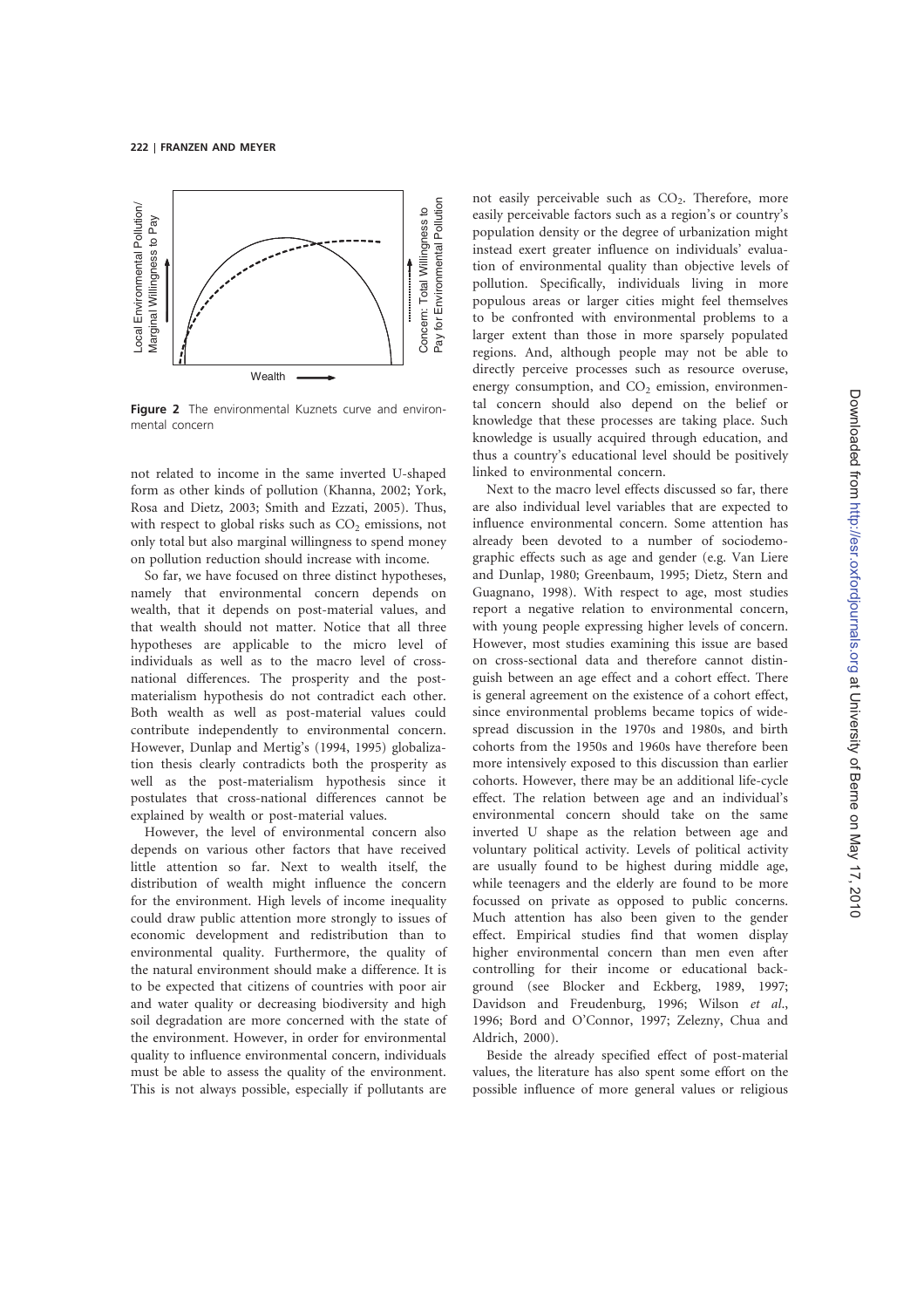beliefs. With respect to the latter, empirical studies have not produced consistent results (Eckberg and Blocker, 1996; Dietz, Stern and Guagnano, 1998). Neither membership in any given religious denomination nor the intensity of religious participation seem to be linked to environmental concern. Among values, altruism is a plausible candidate for the association with concern for the environment (e.g. Axelrod, 1994; Stern and Dietz, 1994; Dietz, Fitzgerald and Shwom, 2005). However, we cannot test any hypotheses related to altruism or religious values, since such variables are not included in the ISSP's questions on environment.

To sum up, it is still an unresolved debate in environmental sociology how a nation's wealth as well as individual prosperity is related to environmental concern. While some studies assume and find positive associations, other studies deny them. In addition, further country specific variables such as the distribution of wealth or environmental quality has not been scrutinized in a cross-national perspective so far. In what follows, we submit the prosperity and postmaterialism hypotheses, combined with other assumed determinants, to an empirical test by applying multilevel models to the ISSP data of 1993 and 2000. The ISSP has the advantage that it contains a comparatively thorough measurement of environmental attitudes and therefore does not rely only on one or two single indicators, as do other studies (e.g. Israel and Levinson, 2004; Gelissen, 2007). Moreover, the participating nations of the ISSP are particularly concerned with random sampling procedures, and further, reliable data are also available for the countries' other characteristics (e.g. GNP, environmental quality) needed for the analysis.

### The ISSP 1993 and 2000

In order to test the hypotheses discussed earlier, we analyse data from the International Social Survey Programme (ISSP) from the years 1993 and 2000. Table 1 lists the 26 countries that participated in the ISSP 2000, along with a few basic summary statistics for each of those countries. Environmental concern was measured in the two ISSP waves by the 11 items displayed in Table 2.

First, we examined the contend validity of these items. In the sociological literature (e.g. Maloney and Ward, 1973; Maloney, Ward and Braucht, 1975), environmental concern is often considered to consist of three components: a cognitive component, an affective component, and a conative (or intentional) component. To test whether these three dimensions were adequately captured in our data, we submitted the 11 items from the ISSP 2000 to an explorative factor analysis (principal components method), which extracted three dimensions. The first dimension consists of items 1–4, has an eigenvalue of 2.7, and explains 22 per cent of the item variance. This factor clearly reflects the conative component of environmental concern. The four items measure the respondents' willingness to pay higher prices or higher taxes in order to protect the environment.

The second factor consists of items 5–9, has an eigenvalue of 1.9, and explains 18 per cent of item variance. Items 6 and 7 appear to capture an emotional concern about the quality of the environment and make up the affective component. Items 5, 8, and 9 could be said to represent the cognitive component. They would seem to reflect rational consideration of the likely influence of science, economy and the individual on environmental quality.

In other words, for these data, the factor analysis does not distinguish between the cognitive and affective dimensions. Finally, the factor analysis groups items 10 and 11 into a third factor with an eigenvalue of 1.2, which explains 13 per cent of item variance. However, according to the Kaiser–Meyer– Olkin measure of sampling adequacy (KMO), items 10 and 11 reach an anti-image correlation of only 0.60 (a mediocre value), while all others have a KMO between 0.70 and 0.83 (good to very good values). Thus, items 10 and 11 should actually be excluded from our factor analysis. Another indication for the inadvisability of including items 10 and 11 in the analysis is that an additive scale constructed from items 1–9 has a Cronbach's  $\alpha$  reliability of 0.69, which is better than the 0.62 reliability attained when the scale is constructed from all 11 items.

For the following analysis, we constructed an additive scale of items 1–9 and interpreted this as a measurement of individuals' environmental concern. An alternative method would be to separate the measure for environmental concern according to the two factors extracted by the factor analysis. However, combining the two factors into one scale or treating them as two separate dependent variables does not change the results of the bivariate or multivariate analysis substantially. We therefore present the results we obtained from the combined measure of environmental concern.<sup>2</sup>

The value of the additive index depends on the answers provided by the respondents on a five-point scale to each item.<sup>3</sup> Table 2 displays the proportion of respondents in the three largest economies—the United States, Japan, and Germany—who were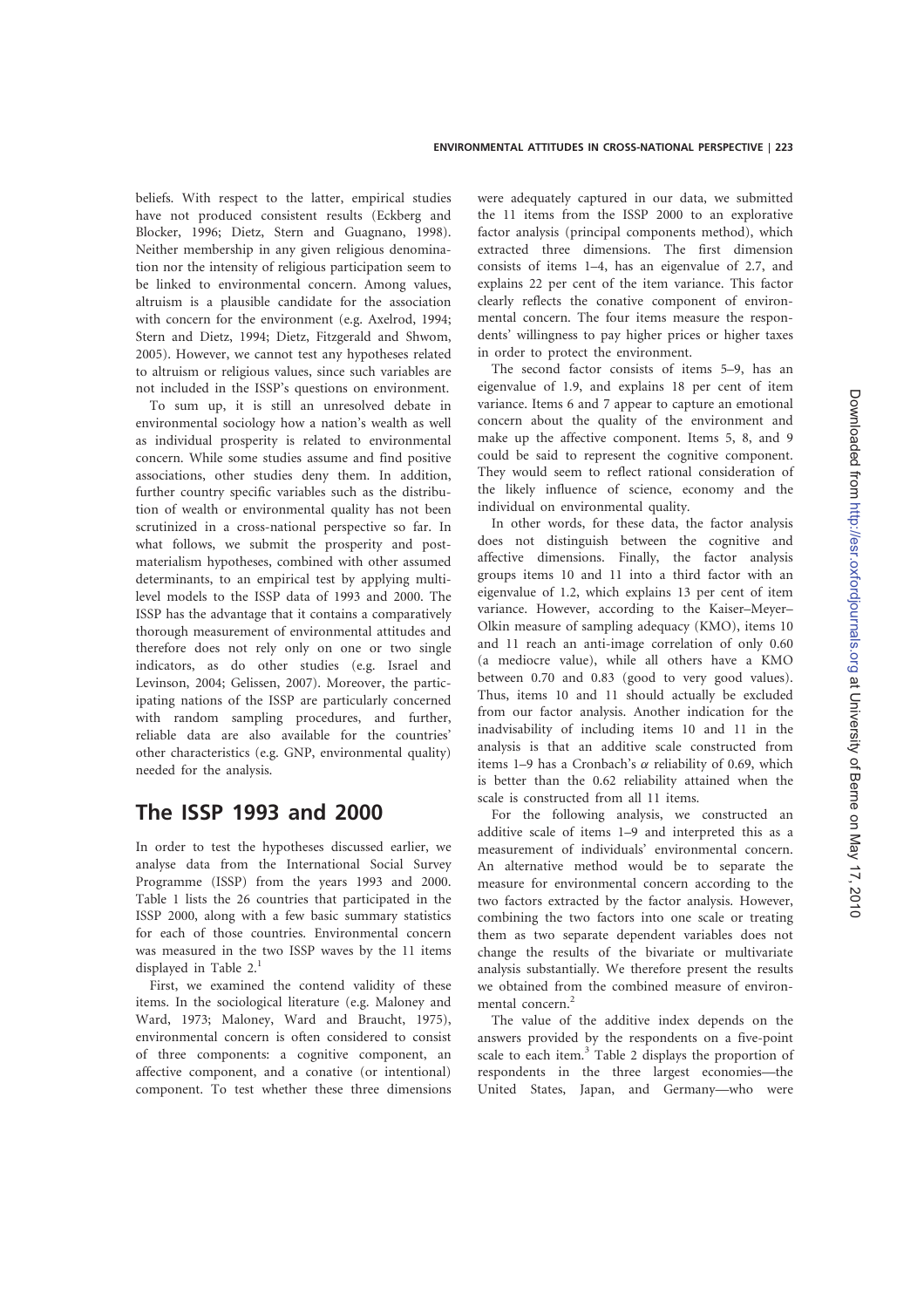| Country             | <b>Mean</b><br>environmental<br>concern 2000 | <b>Mean</b><br>environmental<br>concern 1993 | Sample size<br><b>ISSP 2000</b> <sup>a</sup> | <b>PPP in \$1000</b><br>in 2000 <sup>b</sup> | Percentage<br>difference of<br>real GDP<br>per capita<br>1993-2000 |
|---------------------|----------------------------------------------|----------------------------------------------|----------------------------------------------|----------------------------------------------|--------------------------------------------------------------------|
| Switzerland (ch)    | $30.6**$                                     | 31.8                                         | 778                                          | 28.81                                        | 8.70                                                               |
| Japan (jp)          | 30.4                                         | 30.1                                         | 821                                          | 25.89                                        | 8.02                                                               |
| Netherlands (nl)    | $29.9**$                                     | 30.7                                         | 1,024                                        | 27.14                                        | 22.31                                                              |
| Denmark (dk)        | 29.8                                         | $\overline{-}^c$                             | 844                                          | 29.28                                        | 20.29                                                              |
| Finland (fi)        | 29.5                                         | $\overline{\phantom{0}}$                     | 1,108                                        | 25.49                                        | 33.47                                                              |
| Canada (ca)         | $29.0**$                                     | 30.5                                         | 944                                          | 28.58                                        | 23.31                                                              |
| Sweden (se)         | 28.8                                         | —                                            | 811                                          | 24.47                                        | 25.20                                                              |
| Austria (at)        | 28.7                                         | $\overline{\phantom{m}}$                     | 661                                          | 27.96                                        | 17.64                                                              |
| New Zealand (nz)    | $28.7**$                                     | 29.8                                         | 944                                          | 20.07                                        | 12.86                                                              |
| Norway (no)         | $28.6***$                                    | 29.9                                         | 1,147                                        | 35.13                                        | 25.98                                                              |
| Ireland (ie)        | $28.3**$                                     | 25.8                                         | 971                                          | 30.33                                        | 73.65                                                              |
| USA (us)            | $28.0**$                                     | 28.7                                         | 966                                          | 34.34                                        | 20.10                                                              |
| Spain (es)          | 27.9                                         | 27.9                                         | 669                                          | 20.19                                        | 24.18                                                              |
| Great Britain (gb)  | 27.8                                         | 28.2                                         | 782                                          | 24.80                                        | 23.53                                                              |
| Slovenia (si)       | 27.7                                         | 27.7                                         | 770                                          | 16.61                                        | 35.32                                                              |
| Germany (de)        | $27.2***$                                    | 28.4                                         | 1,125                                        | 26.07                                        | 12.44                                                              |
| Israel (il)         | $26.6***$                                    | 27.6                                         | 1,117                                        | 21.44                                        | 19.58                                                              |
| Mexico (mx)         | 26.5                                         |                                              | 928                                          | 8.96                                         | 15.11                                                              |
| Northern Ireland    | $25.6***$                                    | 27.4                                         | 507                                          | $\overline{\phantom{0}}$                     | $\qquad \qquad -$                                                  |
| Russia (ru)         | $25.2***$                                    | 26.4                                         | 1,050                                        | 7.22                                         | $-7.71$                                                            |
| Czech Republic (cz) | 25.3                                         | 25.4                                         | 999                                          | 15.16                                        | 15.59                                                              |
| Chile (cl)          | 25.1                                         | $\overline{\phantom{m}}$                     | 1,269                                        | 9.19                                         | 29.80                                                              |
| Philippines (ph)    | 24.5                                         | 24.6                                         | 1,083                                        | 3.94                                         | 12.45                                                              |
| Latvia (lv)         | 24.2                                         | $\overline{\phantom{0}}$                     | 733                                          | 8.19                                         | 47.73                                                              |
| Portugal (pt)       | 23.1                                         |                                              | 750                                          | 17.31                                        | 22.50                                                              |
| Bulgaria (bg)       | 22.9**                                       | 24.2                                         | 589                                          | 6.23                                         | $-4.29$                                                            |
| Mean                | $27.5***$                                    | 28.5                                         |                                              | 20.91                                        | 21.51%                                                             |
| Total N             |                                              |                                              | 23,390                                       |                                              |                                                                    |

Table 1 Countries participating in the ISSP 2000; mean of environmental concern, PPP, and real economic growth per capita from 1993 to 2000

*<sup>a</sup>Only respondents with a valid nine-item index of environmental concern, i.e. those who provided all nine answers contained in the index.*  $^{b}$ *PPP* = purchasing power parity per capita in thousands of US\$, which measures each country's purchasing power in US Dollar.

*<sup>c</sup>No data available.*

 *Differences in environmental concern statistically significant at the 1 per cent level. The international comparison of mean concern covers countries with valid measures of environmental concern in both 1993 and 2000.*

strongly or fairly willing, or who agreed strongly or fairly strongly with the items, in the years 1993 and 2000. In 2000, 45 per cent of respondents in the United States were very or fairly willing to pay higher prices for environmental protection. The willingness to pay higher taxes or accept a reduction in the standard of living was expressed by roughly a third of the respondents, and 51 per cent agreed that they would be willing to better protect the environment even if it meant paying higher prices or investing more time. Correspondingly, roughly half of the respondents disagreed with items 5–9, indicating that they did not believe there was too much concern about the environment or too little for the economy. Overall, the level of expressed environmental concern in the United States was as high as in Germany, but lower than in Japan.

However, in all three countries, these values reflected lower concern for the environment than had been expressed in the ISSP survey in 1993.

Table 1 contains all countries that participated in the ISSP 2000. Countries are listed according to the mean environmental concern their respondents expressed in 2000. Inspection of this table and of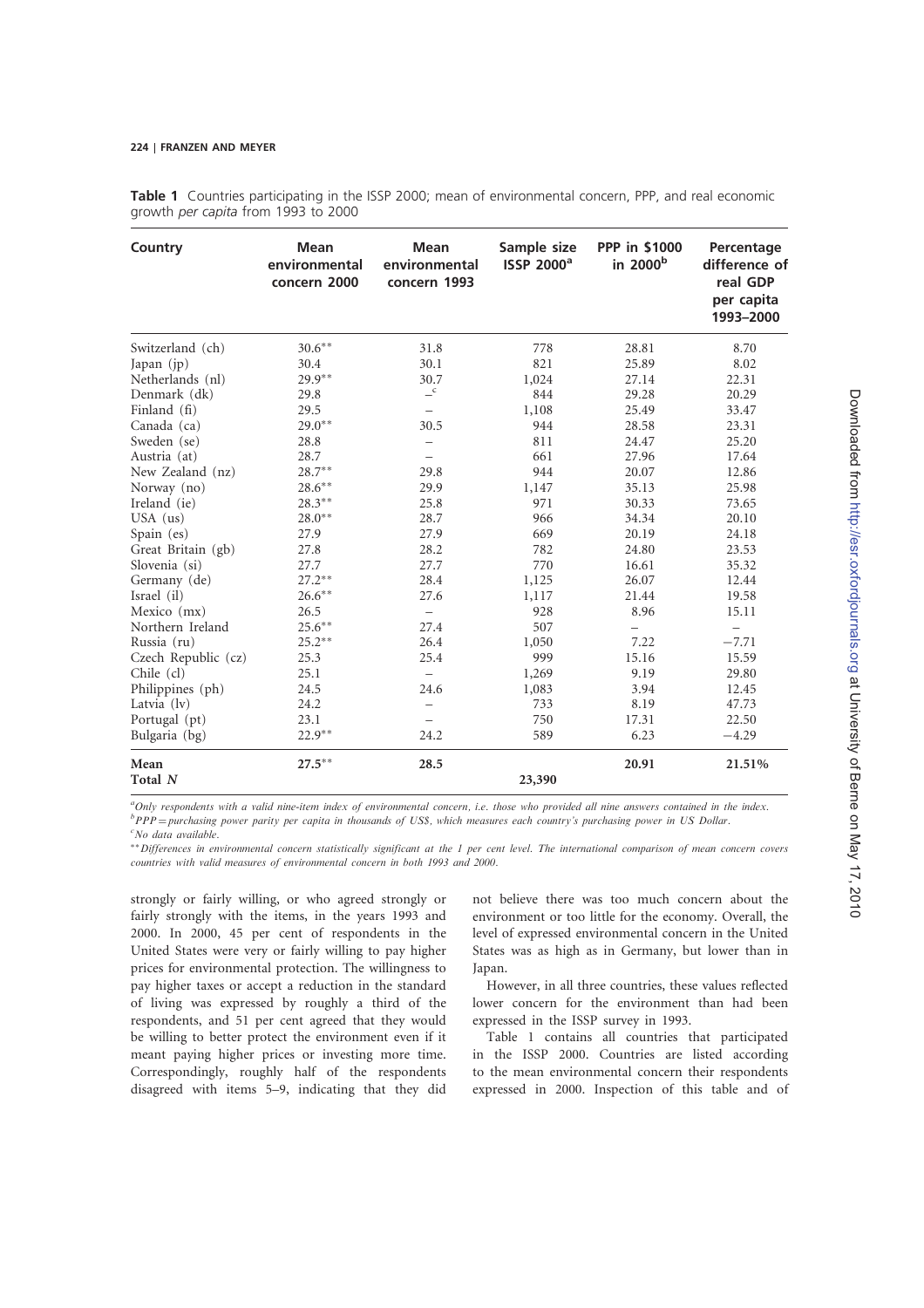|                                                                                                                                               | 1993  | Percentage Agreement/disagreement<br><b>USA</b><br>2000 | 1993  | Japan<br>2000 | 1993  | Germany<br>2000 |
|-----------------------------------------------------------------------------------------------------------------------------------------------|-------|---------------------------------------------------------|-------|---------------|-------|-----------------|
| How willing would you be to pay much higher prices<br>in order to protect the environment? (% very and<br>fairly willing)                     | 52    | $45***$                                                 | 53    | 53            | 39    | $32***$         |
| How willing would you be to pay much higher taxes<br>in order to protect the environment? (% very and<br>fairly willing)                      | 40    | $32***$                                                 | 44    | $37***$       | 26    | $18***$         |
| How willing would you be to accept cuts in your<br>standard of living in order to protect the environ-<br>ment? (% very and fairly willing)   | 34    | $29**$                                                  | 44    | 41            | 47    | $37**$          |
| I do what is right for the environment, even when it<br>costs more money or takes more time. (% very and<br>fairly willing)                   | 57    | $51***$                                                 | 60    | $53***$       | 57    | $54*$           |
| Modern science will solve our environmental problems<br>with little change to our way of living. (% strong<br>and fairly strong disagreement) | 59    | $48**$                                                  | 75    | 76            | 43    | 43              |
| We worry too much about the future of the<br>environment and not enough about prices and jobs.<br>(% strong and fairly strong disagreement)   | 44    | 44                                                      | 48    | 47            | 46    | 48              |
| People worry too much about human progress<br>harming the environment. (% strong and fairly<br>strong disagreement)                           | 50    | 49                                                      | 49    | 51            | 55    | $48^{**}$       |
| In order to protect the environment the country needs<br>economic growth. (% strong and fairly strong<br>disagreement)                        | 26    | 25                                                      | 17    | 18            | 31    | $26***$         |
| It is just too difficult for someone like me to do much<br>about the environment (% strong and fairly strong<br>disagreement)                 | 60    | $51***$                                                 | 56    | 56            | 49    | $53*$           |
| Almost everything we do in modern life harms the<br>environment. (% strong and fairly strong agreement)                                       | 52    | $46***$                                                 | 52    | 51            | 56    | $49^{**}$       |
| Economic growth always harms the environment.<br>(% strong and fairly strong agreement)                                                       | 21    | 19                                                      | 60    | 49**          | 46    | $30**$          |
| Number of cases <sup>a</sup>                                                                                                                  | 1,450 | 1,150                                                   | 1,150 | 1,050         | 2,000 | 1,400           |
| Mean of the index for environmental concern <sup>b</sup>                                                                                      | 28.7  | $28.0**$                                                | 30.1  | 30.4          | 28.4  | $27.2**$        |
| Standard deviation of the index for environmental<br>concern                                                                                  | 5.6   | 5.4                                                     | 5.8   | 5.2           | 6.1   | 5.2             |
| Cronbach's $\alpha$ of the index for environmental concern                                                                                    | 0.76  | 0.73                                                    | 0.71  | 0.66          | 0.74  | 0.66            |

### Table 2 Environmental concern in the United States, Japan and Germany

*Notes: A factor analysis classifies the items into two groups: Items 1–4 express the conative component of environmental concern. The second factor encompasses the affective (Items 6 and 7) and the cognitive components (Items 5, 8, and 9). Items 10 and 11 correlate partly negatively with the other items and, according to the Kaiser–Meyer–Olkim criterion, should not be included in the factor analysis. The additive index for environmental concern contains Items 1–9. The actual item ordering in the questionnaire was 5, 6, 10, 7, 8, 11, 1, 2, 3, 9, 4. The values reported reflect the proportion of respondents who (dis)agree or strongly (dis)agree with the statements. The bivariate significance tests for differences* within countries between the 1993 and 2000 answers refer to a  $\chi^2$ -test: \*Significant at the 5 per cent level. \*\*Significant at the 1 per cent level. *<sup>a</sup>The number of cases may vary slightly by question.*

*<sup>b</sup>Values of the index of environmental concern range from 9 to 45. The mean difference is statistically significant at the 1 per cent level for Germany and the USA. A Kolmogorov–Smirnov test leads to the same results.*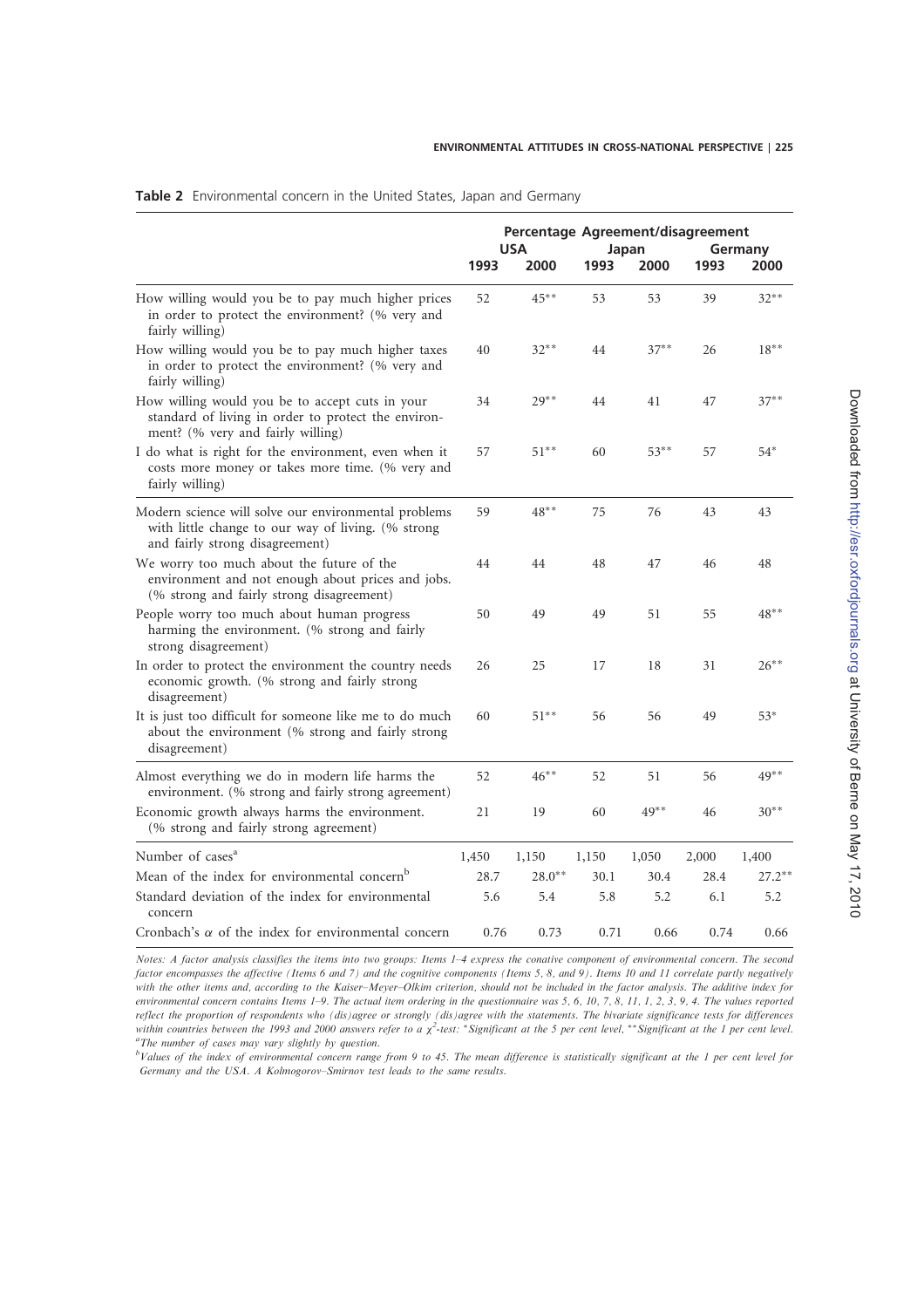

Figure 3 The correlation between environmental concern and wealth

Figure 3 reveals that wealth is positively correlated with environmental concern. The highest levels of environmental concern are observed in countries with high levels of *per capita* purchasing power-adjusted GDP [purchasing power *per capita* (PPP)] such as Switzerland, Japan, and the Netherlands. Low levels can be observed in countries like Latvia, Portugal, and Bulgaria. A simple correlation of a country's *per capita* PPP and environmental concern results in a strong Pearson correlation of  $r = 0.80$  and echoes results reported elsewhere (Diekmann and Franzen, 1999; Franzen, 2003).

In order to investigate non-GDP influences on environmental concern as well, we constructed a hierarchical linear regression model [see Snijders and Bosker (1999)]. This model attempts to explain individuals' environmental concern using both individual characteristics (level 1) and more general countrylevel variables (level 2). The model we estimate first is a random intercept model in which the total variance of environmental concern (*Yij*) depends on the individual characteristics of the *i* through *n* individuals. Additionally, the intercept depends on the characteristics of the *j* through *k* countries:

$$
Y_{ij} = \beta_{0j} + \beta_1 x_{1ij} + \dots + \beta_7 x_{7ij} + \varepsilon_{ij}
$$
  
\n
$$
\beta_{0j} = \gamma_{00} + \gamma_{01} z_{1j} + \dots + \gamma_{07} z_{7j} + \zeta_{0j}
$$
 (1)

On the individual level, environmental concern is expected to depend on income, education, age, sex, and post-materialistic value orientation in the ways described in 'The Origin of Environmental Concern' section. We also assume that several macro-level variables exert an influence on individual-level environmental concern as well. In addition to the postulated positive effect of the PPP, environmental concern might also depend on a country's distribution of that wealth. We therefore included the countries' income inequality (as operationalized by their Gini coefficients) in the model as well, assuming that higher inequality (i.e. a higher Gini coefficient) would be associated with lower concern. Finally, environmental concern should also depend on the state of the environment. All other things being equal, low environmental quality should increase respondents' need and preference for a better environment.

We operationalized environmental quality using data from the Environmental Sustainability Index 2001.<sup>4</sup> We use only those components of the index that are concerned with directly assessing a country's air and water quality as well as biodiversity and soil degradation. We also include two alternative measures, namely population density (number of inhabitants per square kilometer living in a country) and the degree of urbanization (the proportion of a country's inhabitants living in cities). As described earlier, high-population density might highlight the potential conflict between economic growth and the quality of the environment, so that people in densely populated countries may be more concerned with the state of the environment. Similarly, inhabitants of cities might be more aware of harmful anthropogenic effects on the environment, so that there should, on average, be more concern in countries with a higher degree of urbanization. However, direct confrontation with environmental problems is not the only factor that could produce the awareness of greater environmental problems.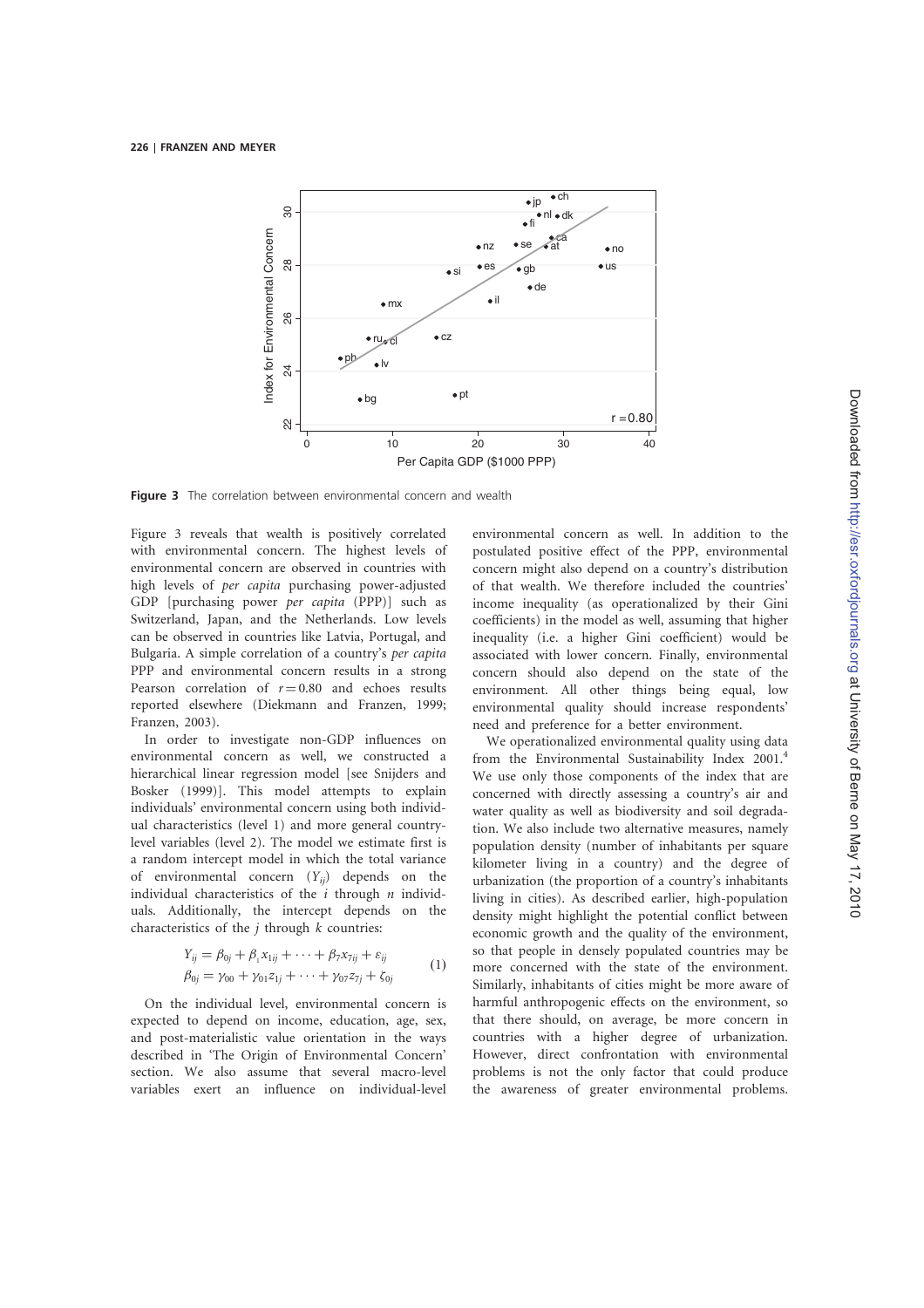Education and knowledge sensitize individuals to environmental problems as well. Therefore, we included an indicator for educational participation from the United Nations Human Development Report, since educating a larger proportion of the population might have spillover effects on those individuals with less education. Widespread post-materialistic value orientations might exert an analogous effect on the environmental concern of even those citizens with fewer post-materialistic values.

The results of the multilevel regression analyses are presented in Table 3. The first two columns display the results using the ISSP 1993, and models 3 and 4 show the results obtained from the ISSP 2000 data. A first inspection of Table 3 reveals that most results are similar independently of the data sets used or the different models estimated. This holds true despite the fact that both data sets consist of different random samples drawn in 1993 and 2000 and despite the set of countries not being the same (see Table 1). $5$  All independent variables included in the analysis refer to the year 1993 for models 1 and 2 and to the year 2000 in models 3 and 4. Let us first turn to the macro level effects. Results of model 1 suggest that individuals' environmental concern increases by almost 0.2 units on the environmental concern index with every increase in *per capita* PPP of US\$ 1,000. This effect is robust no matter whether we use the 1993 or the 2000 data, even though the effect is somewhat weaker in the 2000 data. Notice that in both data sets none of the other macro variables included in model 1 (or model 3 for the ISSP 2000) are statistical significant. Thus, neither a country's income inequality, nor its educational participation, or proportion of postmaterialists, or environmental quality, or population density or proportion of urban population influence the environmental concern of its citizens.<sup>6</sup> Hence, we do not find any spillover effects of education or the general level of post-materialistic values, and the only significant macro level effect found is the *per capita* PPP.<sup>7</sup> We therefore dropped all insignificant macro variables from the analyses in models 2 and 4.<sup>8</sup>

Next, we discuss the individual level effects. Here too, the results do not differ substantially between the ISSP 1993 and the ISSP 2000 or between the models including all macro variables (models 1 and 3) and the more simple models 2 and 4. On the individual level, income and education have positive effects on environmental concern, as expected. Income is operationalized by household income adjusted for household size.<sup>9</sup> Since income is reported in different currencies in the different countries, we z-transformed the income variable (assigning a mean of 0 and a standard deviation of 1) to produce a country-specific measure of relative individual income. An increase in the respondents' household income of one standard deviation from the country's mean increases respondents' values on the index of environmental concern (which ranges in value from 9 to 45) by roughly half of a point (see models 2 and 4). Education is measured in the number of years respondents spent in school. The results indicate that every year of additional schooling increases an individual's environmental concern by 0.23 index units (or 0.18 for the ISSP 2000). Postmaterialistic values also increase environmental concern independently of income and education. The ISSP measures the post-materialistic value orientation according to Inglehart's suggestion by asking participants for the highest and second highest priority a respondent's country should follow. Individuals can opt for no post-materialistic priorities, for one or for two post-materialistic priorities (either to protect freedom of speech or giving people more say in government decisions or both).<sup>10</sup> The results indicate that for every additional preference of a post-materialistic goal, environmental awareness increases by almost one unit on our concern index. Furthermore, we find that women have higher levels of environmental concern and that environmentalism declines with age. $^{11}$  In addition, the models include a measure of individuals' environmental knowledge and a measure of individuals' subjective perception of environmental quality.<sup>12</sup> Not surprisingly, the more individuals know about environmental problems, the higher their concern. This effect is relatively strong but does not eliminate the effect of the general level of education. The subjective perception of the condition of the local environmental condition also affects environmental concern: the worse the perceived quality of the environment, the higher the environmental concern. Again, both effects are rather similar in the different models and can thus be considered robust findings.

Models 2 and 4 differ from models 1 and 3 in that they test for non-linearity and interaction effects between micro and macro level variables. According to the results of this analysis, the effect of individual income is not linear but concave, as environmental concern increases to a marginally declining degree with income. In contrast, the effects of post-materialistic values and education are convex. The marginal increase in environmental concern increases at higher levels of post-materialistic value orientations. However, this result holds only for the ISSP 2000 data but not for the 1993 data. The shape of the effect of education differs between the two data sets. In the ISSP 1993, education has an exponential effect on environmental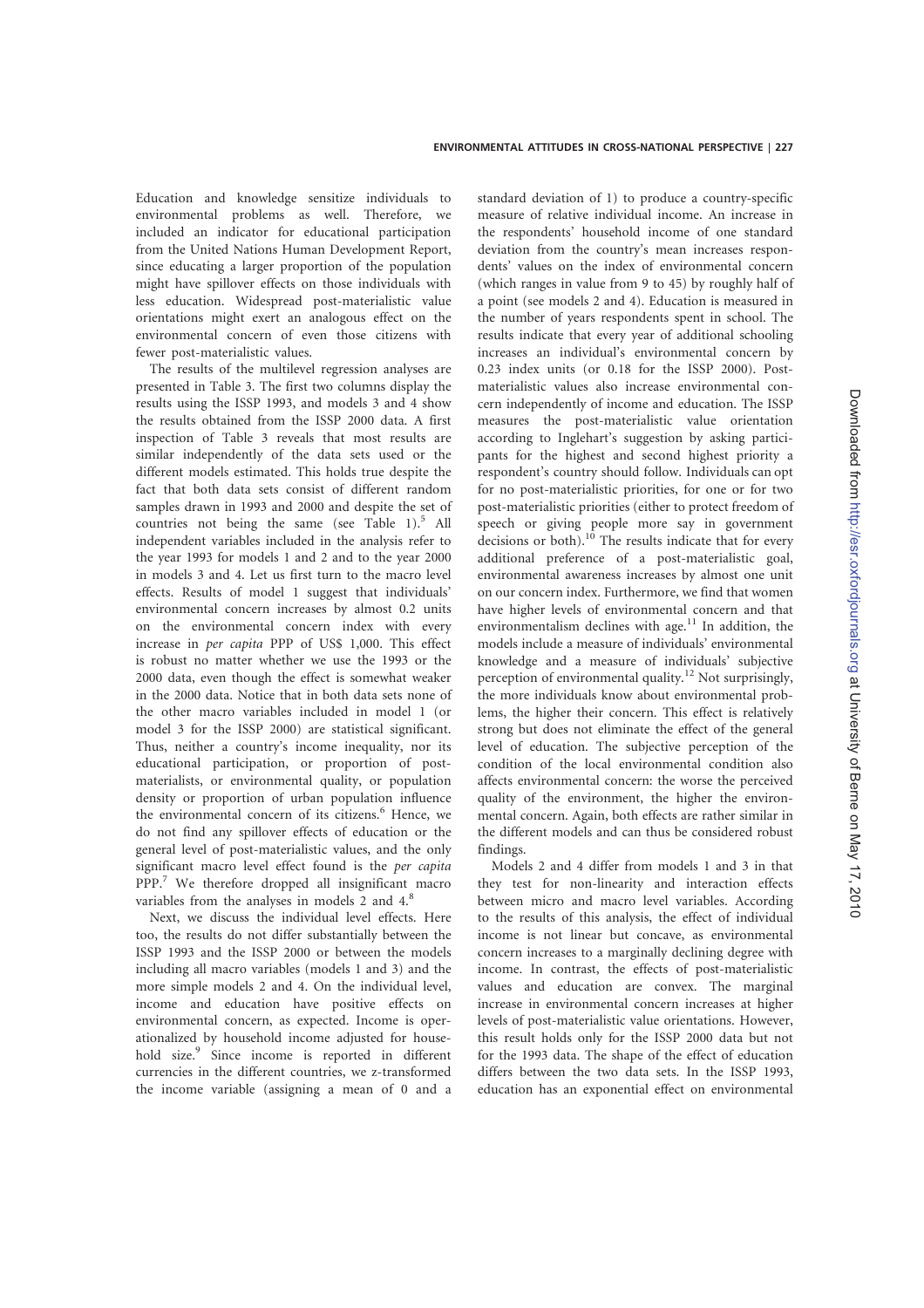|                                                                 | 1993<br>Model 1      | 1993<br>Model 2       | 2000<br>Model 3       | 2000<br>Model 4      |
|-----------------------------------------------------------------|----------------------|-----------------------|-----------------------|----------------------|
| Constant                                                        | 8.891**<br>(2.378)   | $11.065**$<br>(1.027) | $10.714**$<br>(3.693) | 14.942**<br>(0.776)  |
| Country-level variables<br>Per capita PPP                       | $0.195*$<br>(0.084)  | $0.236**$<br>(0.054)  | $0.122*$<br>(0.062)   | $0.162**$<br>(0.031) |
| Gini coefficient                                                | 2.000<br>(6.110)     |                       | $-2.024$<br>(2.872)   |                      |
| Educational participation                                       |                      |                       | 0.010<br>(0.037)      |                      |
| Proportion post-materialists                                    | 0.020<br>(0.032)     |                       | 0.058<br>(0.036)      |                      |
| Environmental quality                                           |                      |                       | 0.080<br>(1.014)      |                      |
| Proportion urban population                                     | $-0.011$<br>(0.033)  |                       | $-0.018$<br>(0.026)   |                      |
| Population density                                              | 0.003<br>(0.003)     |                       | 0.001<br>(0.003)      |                      |
| Individual-level variables<br>Relative income within country    | $0.396**$            | $0.595**$             | $0.426**$             | $0.545**$            |
|                                                                 | (0.040)              | (0.052)               | (0.040)               | (0.052)              |
| Individual post-materialism                                     | $1.252**$            | $0.968**$             | $1.191**$             | $0.866**$            |
|                                                                 | (0.067)              | (0.195)               | (0.066)               | (0.167)              |
| Sex $(1 = \text{female})$                                       | $0.321**$            | $0.320**$             | $0.368**$             | $0.367**$            |
|                                                                 | (0.078)              | (0.078)               | (0.076)               | (0.076)              |
| Age/10                                                          | $-0.201**$           | $-0.204**$            | $-0.121**$            | $-0.144**$           |
|                                                                 | (0.026)              | (0.027)               | (0.025)               | (0.025)              |
| Years of education                                              | $0.234**$            | 0.057                 | $0.180**$             | $-0.145**$           |
|                                                                 | (0.014)              | (0.060)               | (0.012)               | (0.042)              |
| Knowledge about environment                                     | $0.357**$<br>(0.019) | $0.346**$<br>(0.019)  | $0.247**$<br>(0.019)  | $0.229**$<br>(0.019) |
| Perceived environmental quality                                 | $0.254***$           | $0.253**$             | $0.181**$             | $0.178**$            |
|                                                                 | (0.006)              | (0.006)               | (0.006)               | (0.006)              |
| Non-linearity                                                   |                      |                       |                       |                      |
| Equivalence income <sup>2</sup>                                 |                      | $-0.136**$            |                       | $-0.070**$           |
|                                                                 |                      | (0.022)               |                       | (0.016)              |
| Post-materialism <sup>2</sup>                                   |                      | 0.118                 |                       | $0.202*$             |
|                                                                 |                      | (0.086)               |                       | (0.084)              |
| Years of education <sup>2</sup>                                 |                      | $0.008**$             |                       | $0.016**$            |
|                                                                 |                      | (0.003)               |                       | (0.002)              |
| Cross-level effects<br>Per capita $PPP \times post-materialism$ |                      | 0.022                 |                       | $0.036**$            |
|                                                                 |                      | (0.021)               |                       | (0.008)              |
| Number of cases                                                 | 15,618               | 15,618                | 15,656                | 15,656               |
| var(Residual): Individual level                                 | 23.269               | 23.108                | 22.01                 | 21.830               |
| var(Constant): Country level                                    | 1.435                | 1.921                 | 1.687                 | 1.725                |
| var(Postmaterialism):                                           |                      | 0.192                 |                       | 0.034                |
| cov(Postmaterialism, Constant)                                  |                      | $-0.302$              |                       | 1.169                |
| Log-Likelihood<br>Explained variance intercept                  | $-46773.8$           | $-46731.3$            | $-46462.5$            | $-46401.5$           |
| Individual level                                                | 0.184                | 0.190                 | 0.156                 | 0.163                |
| Country level                                                   | 0.700                | 0.593                 | 0.638                 | 0.630                |

Table 3 Determinants of environmental concern (multilevel regression) using the ISSP 1993 and 2000

*Notes: The effects reported are unstandardized. The values in brackets contain the standard errors of the estimation. Superscript '2' refers to the square of the variable. Significant at the 5 per cent level, Significant at the 1 per cent level. Models 1 and 3 are random intercept models. Models 2 and 4 are random slope models.*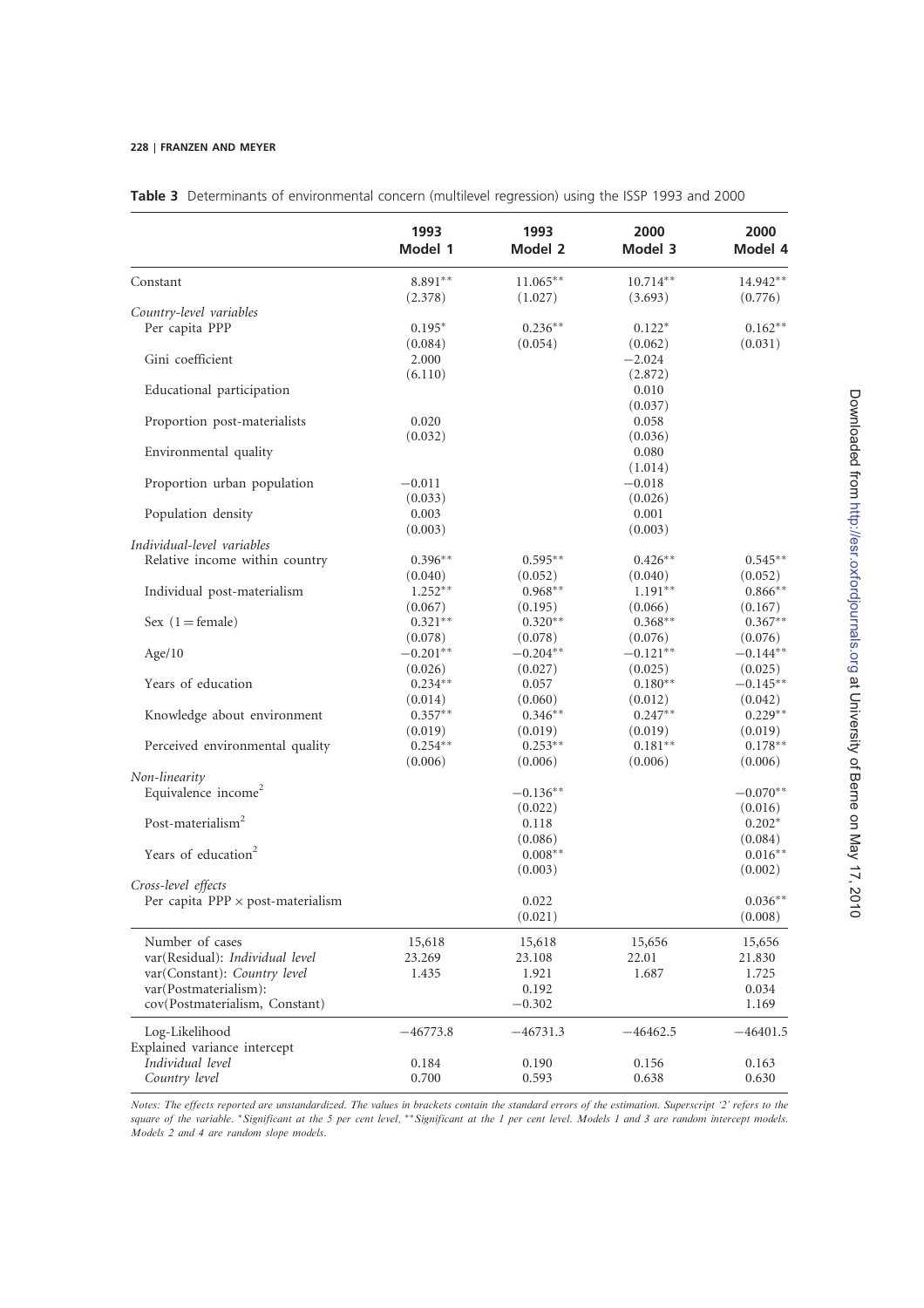concern. In the ISSP 2000, concern first decreases with education until respondents reach on average 4.5 years of education, after which additional education increases environmental concern. However, since the results differ between the two surveys its functional form should not be over-interpreted. We also tested for a number of possible cross-level effects and obtained one statistical significant result. The positive effect of post-materialist values becomes stronger the richer the country of the respondents. Again, this finding shows up only in the 2000 data but not in the 1993 data and might therefore not be a robust result.<sup>13</sup>

Overall, the so-called null model of the hierarchical linear model (not shown here) indicates that 85 per cent of the total variance in observed individual-level environmental concern is due to within-country variance. Only the remaining 15 per cent is due to between-country variance. This means that the differences observed among individuals within a country are much larger than the differences observed between countries in terms of the average level of concern. On the macro level, 63 per cent of the variance can be explained by a single factor, the *per capita* PPP. On the individual level, only 16 per cent of the variance can be explained by all of our micro level determinants. Thus, the between-country differences are relatively well explained by differences in wealth. However, the reasons for the differences in concern among individuals in any given country remain relatively unclear.

### Discussion and Conclusions

Our multilevel analysis of the ISSP 1993 and 2000 demonstrates that individuals' concern for the environment varies between countries and within countries. The within-country differences are much larger (85 per cent of the total variance) than the between-country differences (15 per cent of the total variance). The between-country differences are best explained by the countries' wealth as measured by the purchasingpower-adjusted *per capita* GDP. Hence, on average, populations in richer countries have higher levels of environmental concern than inhabitants of poorer nations. The single-wealth indicator explains 63 per cent of the observed between-country differences. This finding supports the prosperity hypothesis and argues against the globalization hypothesis or the postmaterialism hypothesis. However, individuals' environmental concern does not only depend on the macro context but predominately on individual characteristics. Thus, environmental concern depends on the relative income position within the country.

Individuals who live in a relatively high-income household—as measured by the deviation from a country's mean income—report higher concern for the environment than individuals in households with relatively lower income. In addition, this individual effect confirms the prosperity assumption, which states that individuals' total concern or total willingness to pay for environmental quality increases with income. Furthermore, concern for the environment also depends on individuals' post-materialistic attitudes. Post-materialists express more concern for the environment than materialists. Moreover, individuals' environmental concern also depends on their education, knowledge about the environment and the perceived environmental burden. However, we also have to point out that the 26 countries that participated in the ISSP are not a random sample of all nations. Specifically, two-third of them are members in the OECD and only one-third are developing nations. This selectivity should be kept in mind when attempting to generalize the macro level findings. However, the country-specific samples are random samples, and the individual level results presented should be fairly robust.

Investigations of environmental concern often ask whether, and to what extent, this concern relates to environmental behaviour. Studies on the individual level are rather pessimistic in this regard and show that environmental concern translates into behaviour only if the behaviour is not cost intensive, as for example in the case of recycling. More costly actions, such as saving energy and choosing public transport, depend more on material incentives than on pro-environmental attitudes (Derksen and Gartell, 1993; Diekmann and Preisendörfer, 1998, 2003; Stern, 1999). However, in democracies, a high level of environmental concern should translate into more pro-environmental governmental regulations. Voters with higher environmental concern should support political parties that favour ecological policies, and governmental regulations should therefore be more accepted in countries with higher levels of environmental concern. Economic development and wealth are, of course, related to higher levels of production and should thus create higher absolute levels of energy consumption and accompanying  $CO<sub>2</sub>$  emissions as well. However, 'green' countries should have higher energy efficiency. This assumption is supported by our data (see Figure 4).

The correlation between the average environmental concern expressed by a country's residents and its  $CO<sub>2</sub>$ emission per million US dollars of PPP is  $-0.38$  and is statistically significant at the 10 per cent level. In other words, the higher the environmental concern, the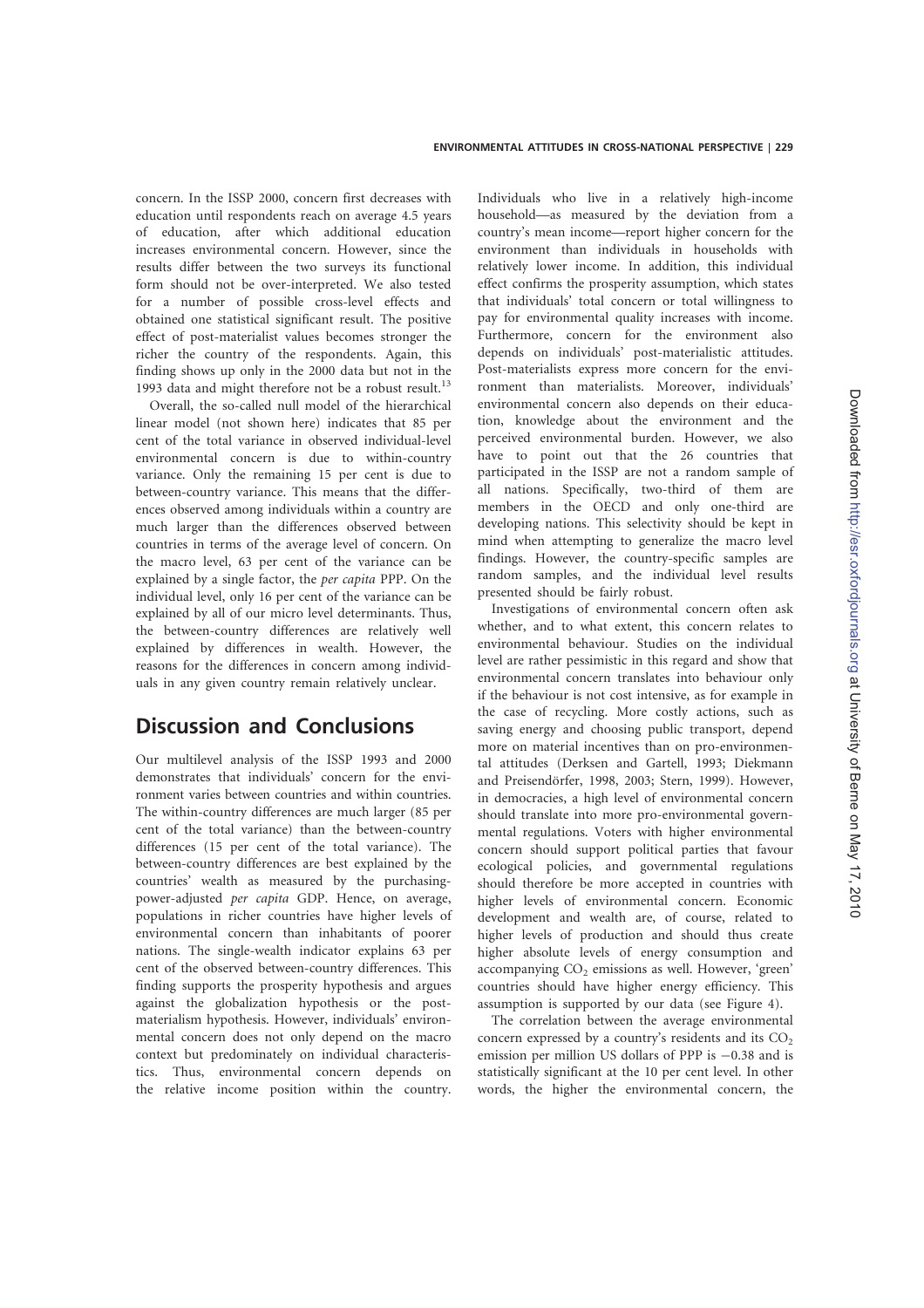

**Figure 4** Environmental concern and  $CO<sub>2</sub>$  emissions per unit of GDP

lower the  $CO<sub>2</sub>$  emissions per unit of goods and services produced. However, this finding is based on data from only 24 countries and should be interpreted with appropriate care. The correlation depends on single countries and the ecological efficiency of an economy most likely also depends on its state of development. Specifically, the tertiary service sector accounts for a larger share of the economy in more developed countries. This sector is often assumed to consume less energy than the industrial sector. We would therefore expect that energy consumption—and, along with it,  $CO<sub>2</sub>$  emissions per units of GDP declines with increasing levels of GDP. This assumption is also supported by our data. The correlation between PPP and  $CO<sub>2</sub>$  emissions per 1 million US\$ is  $-0.39$ . However, the negative relation of environmental concern and  $CO<sub>2</sub>$  emissions remains even if we control for the level of wealth (i.e. for *per capita* PPP) in an OLS regression (results not shown). These are only preliminary findings and they are not very robust due to the small number of cases. However, they suggest that the level of environmental concern of a society in fact does influence its environmental behaviour. Thus, the maintenance or even increase of environmental concern seems to be a crucial component for environmental protection.

### **Notes**

1. The ISSP 2000 contains three additional items linked to environmental concern that were not included in the ISSP 1993. For comparative purposes, we restricted the measures of

environmental concern analysed here to those 11 items contained in both surveys. However, none of the results of the analysis of the ISSP 2000 change if those three items are included.

- 2. Results for the separate analyses are available from the authors upon request. We also conducted a factor analysis with oblique rotation, which allows for factors to be correlated. The correlation we obtained is 0.27.
- 3. Either 'very willing', 'fairly willing', 'neither willing nor unwilling', 'fairly unwilling', 'very unwilling' or 'strongly agree', 'agree', 'neither agree nor disagree', 'agree', 'strongly disagree'.
- 4. The index stems from the Yale Center for Environmental Law and Policy (YCELP) and the Center for International Earth Science Information Network (CIESIN) of Columbia University and was constructed in collaboration with the World Economic Forum and the Joint Research Centre of the European Commission.
- 5. The ISSP 1993 contains also four countries, Australia, Hungary, Italy, and Poland, that did not participate anymore in 2000.
- 6. We could not obtain reliable data on some countries' proportion of educational participation and environmental quality for 1993. These two variables are therefore not included in the analysis of the ISSP 1993.
- 7. To avoid multicollinearity, we ran different regression models that included PPP and only one further macro variable. However, none of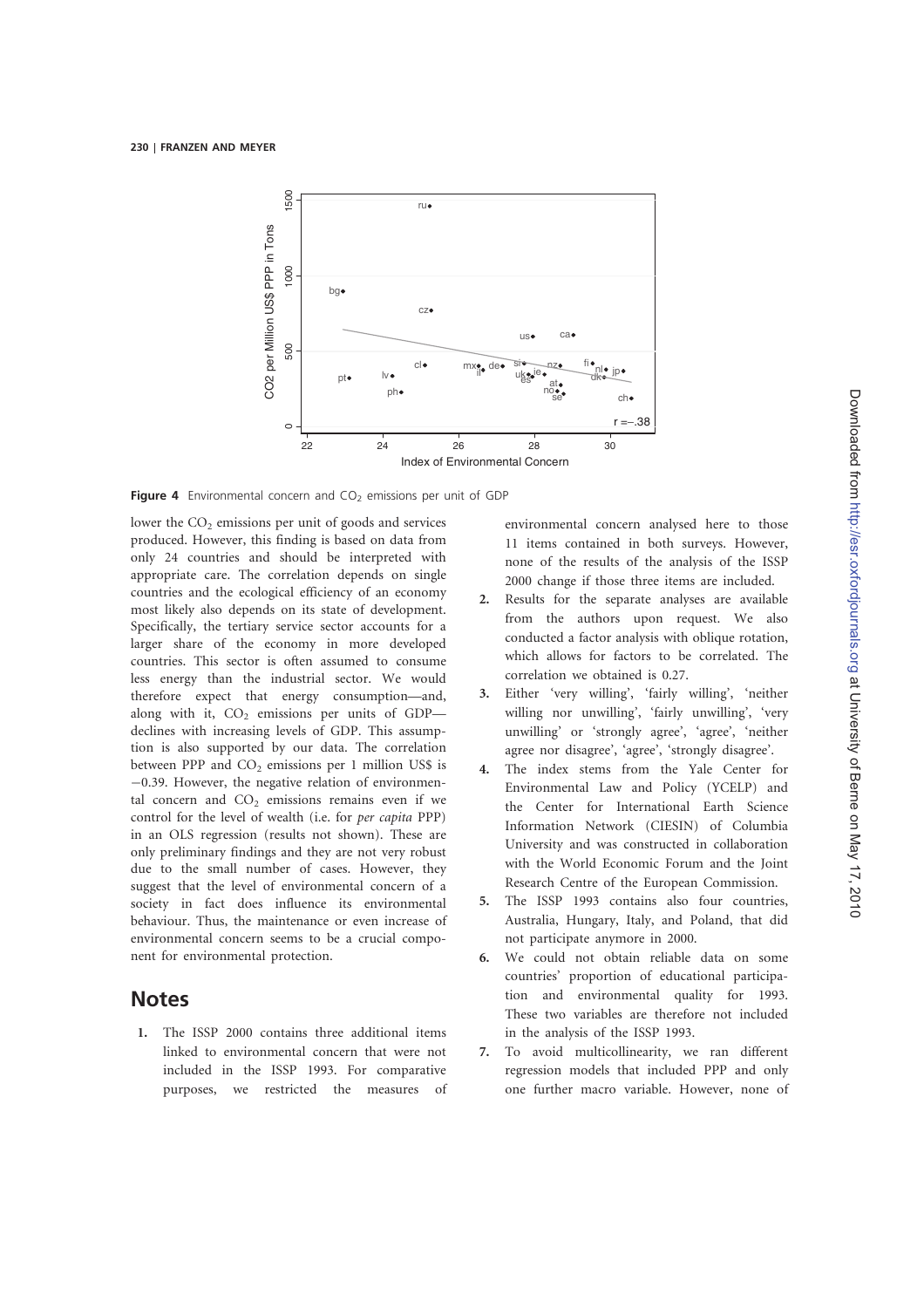#### ENVIRONMENTAL ATTITUDES IN CROSS-NATIONAL PERSPECTIVE | 231

these variations changed the estimation results presented in Table 3.

- 8. We also conducted an intensive outlier analysis by excluding some countries (e.g. Bulgaria or Portugal) and re-estimating the model. However, none of these variations changed our results substantially.
- 9. The so-called equivalence income is calculated by summing all reported incomes of individuals living in one household and dividing this sum by the square root of the number of individuals living in the household.
- 10. See 'Appendix' section for the exact question wording of the Inglehart (1990) index.
- 11. We also estimated all models including employment status (employed versus not employed), marital status (married versus not married), and household size even though we did not expect them to have specific effects on environmental concern. Since we obtained no statistically significant results, we did not include these variables in our final estimation depicted in models 1–4.
- 12. The measurement of both scales is documented in the 'Appendix'.
- 13. Models 2 and 4 are random slope models which allow for different slopes of specific variables (in our case, the individual post-materialistic attitudes).

# Acknowledgements

We thank Elisabeth Coutts for many helpful comments on an earlier version of this article.

### References

- Antweiler, W., Copeland, B. R. and Taylor, S. M. (2003). Is Free Trade Good for the Environment? *American Economic Review*, 91, 877–908.
- Axelrod, L. J. (1994). Balancing Personal Needs with Environmental Preservation: Identifying the Values that Guide Decisions in Ecological Dilemmas. *Journal of Social Issues*, 50, 85–104.
- Baumol, W. J. and Oates, W. E. (1979). *Economics, Environmental Policy, and the Quality of Life*. Englewood Cliffs, NJ: Prentice Hall.
- Blocker, T. J. and Eckberg, D. L. (1989). Environmental Issues as Women's Issues: General Concerns and Local Hazards. *Social Science Quarterly*, 70, 586–593.
- Blocker, T. J. and Eckberg, D. L. (1997). Gender and Environmentalism: Results from the 1993 General Social Survey. *Social Science Quarterly*, 78, 841–858.
- Bord, R. J. and O'Connor, R. E. (1997). The Gender Gap in Environmental Attitudes: The Case of Perceived Vulnerability to Risk. *Social Science Quarterly*, 78, 830–840.
- Davidson, D. J. and Freudenburg, W. R. (1996). Gender and Environmental Risk Concerns: A Review and Analysis of Available Research. *Environment and Behavior*, 28, 302–339.
- Derksen, L. and Gartrell, J. (1993). The Social Context of Recycling. *American Sociological Review*, 58, 434–442.
- Diekmann, A. and Franzen, A. (1999). The Wealth of Nations and Environmental Concern. *Environment and Behavior*, 31, 540–549.
- Diekmann, A. and Preisendörfer, P. (1998). Environmental Behavior: Discrepancies between Aspiration and Reality. *Rationality and Society*, 10, 79–102.
- Diekmann, A. and Preisendörfer, P. (2003). Green and Greenback. The Behavioral Effects of Environmental Attitudes in Low-Cost and High-Cost Situations. *Rationality and Society*, 15, 441–472.
- Dietz, T., Fitzgerald, A. and Shwom, R. (2005). Environmental Values. *Annual Review of Environment and Resources*, 30, 335–372.
- Dietz, T., Stern, P. C. and Guagnano, G. A. (1998). Social Structural and Social Psychological Bases of Environmental Concern. *Environment and Behavior*, 30, 450–471.
- Dunlap, R. E., Gallup, G. H. and Gallup, A. M. (1993). Of Global Concern: Results of the Health of the Planet Survey. *Environment*, 35, 7–15, 33–39.
- Dunlap, R. E. and Jones, R. E. (2002). Environmental Concern: Conceptual and Measurement Issues. In Dunlap, R. and Michelson, W. (Eds.), *Handbook of Environmental Sociology*. Westport: Greenwood Press, pp. 482–524.
- Dunlap, R. and Mertig, A. G. (1994). Global Environmental Concern. A Challenge to the Post-Materialism Thesis. Paper presented at the XIII. World Congress of Sociology in Bielefeld, Mimeo.
- Dunlap, R. and Mertig, A. G. (1995). Global Concern for the Environment: Is Affluence a Prerequisite? *Journal of Social Issues*, 51, 121–137.
- Dunlap, R. and Mertig, A. G. (1997). Global Environmental Concern: An Anomaly for Postmaterialism. *Social Science Quarterly*, 78, 24–29.
- Dunlap, R. and Van Liere, K. (1978). The New Environmental Paradigm. A Proposed Measuring Instrument and Preliminary Results. *The Journal of Environmental Education*, 9, 10–19.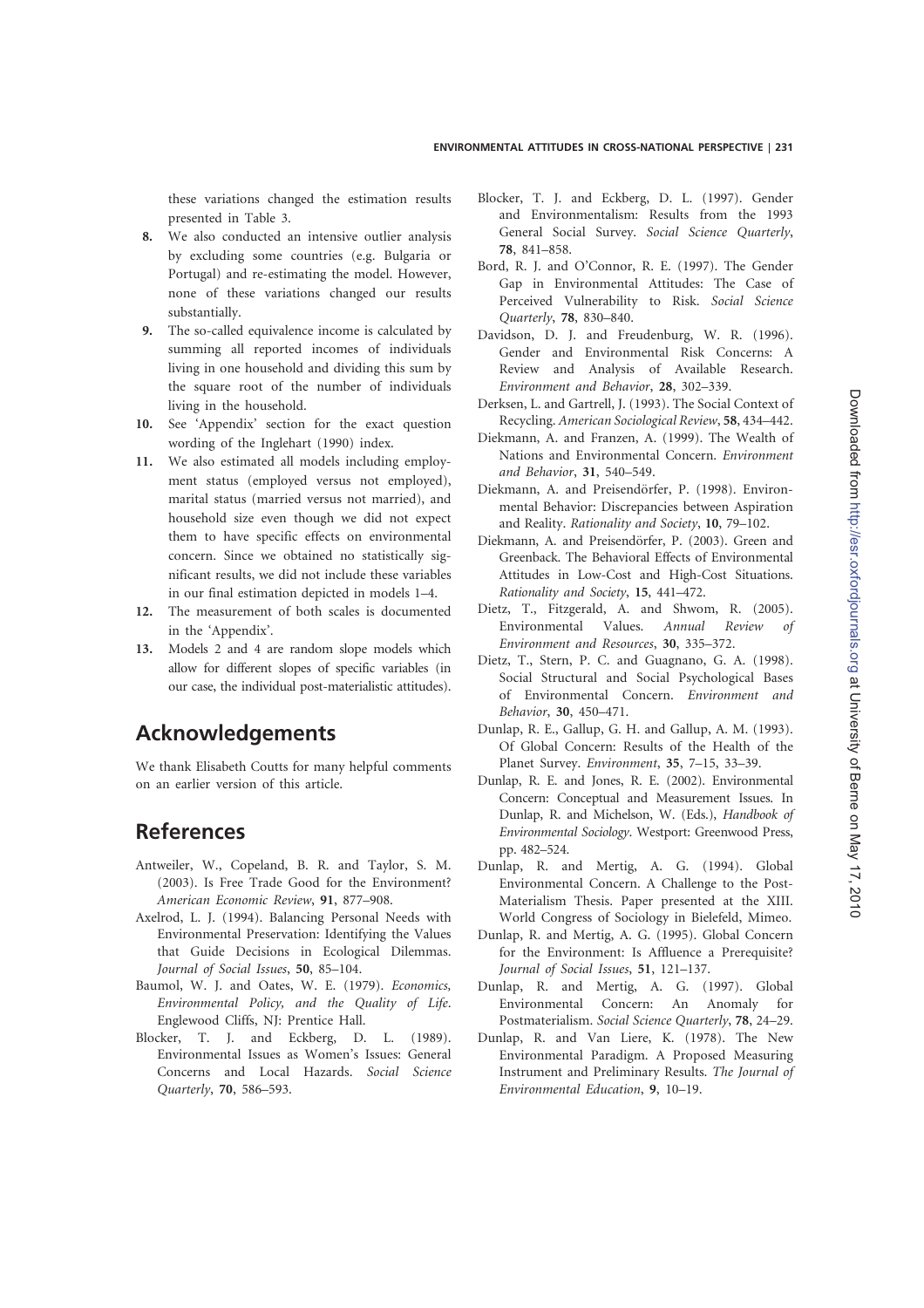- Eckberg, D. L. and Blocker, T. J. (1996). Christianity, Environmentalism, and the Theoretical Problem of Fundamentalism. *Journal for the Scientific Study of Religion*, 35, 343–355.
- Ehrhardt-Martinez, K., Crenshaw, E. M. and Jenkins, J. C. (2002). Deforestation and the Environmental Kuznets Curve: A Cross-National Investigation of Intervening Mechanisms. *Social Science Quarterly*, 83, 226–243.
- Field, B. C. (1994). *Environmental Economics: An Introduction*. New York: McGraw-Hill.
- Franzen, A. (2003). Environmental Attitudes in International Comparison: An Analysis of the ISSP Surveys 1993 and 2000. *Social Science Quarterly*, 84, 297–308.
- Gelissen, J. (2007). Explaining Popular Support for Environmental Protection: A Multilevel Analysis of 50 Nations. *Environment and Behavior*, 39, 392–415.
- Greenbaum, A. (1995). Taking Stock of Two Decades of Research on the Social Basis of Environmental Concern. In Metha, M. D. and Quellet, E. (Eds.), *Environmental Sociology*. North York: Captus Press, pp. 125–152.
- Grossman, G. M. and Krüger, A. B. (1995). Economic Growth and the Environment. *The Quarterly Journal of Economics*, 110, 353–377.
- Holtz-Eakin, D. and Selden, T. M. (1992). Stoking the Fires? CO2 Emissions and Economic Growth. *NBER Working Papers* 4248.
- Ingelhart, R. (1990). *Culture Shift in Advanced Industrial Society*. Princeton, NJ: Princeton University Press.
- Inglehart, R. (1995). Public Support for Environmental Protection: Objective Problems and Subjective Values in 43 Societies. *Political Science and Politics*, 28, 57–72.
- Ingelhart, R. (1997). *Modernization and Postmodernization: Cultural, Economic, and Political Change in 43 Societies*. Princeton, NJ: Princeton University Press.
- Israel, D. and Levinson, A. (2004). Willingness to Pay for Environmental Quality: Testable Empirical Implications of the Growth and Environment Literature. *Contributions to Economic Analysis and Policy*, 3, 1–29.
- Kemmelmeier, M., Król, G. and Kim, Y. H. (2002). Values, Economics and Pro-environmental Attitudes in 22 societies. *Cross-Cultural Research*, 36, 256–285.
- Khanna, N. (2002). The Income Elasticity of Nonpoint Source Air Pollutants: Revisiting the Environmental Kuznets Curve. *Economics Letters*, 77, 387–392.
- Maloney, M. P. and Ward, M. P. (1973). Ecology: Let's Hear from the People: An Objective Scale for the

Measurement of Ecological Attitudes and Knowledge. *American Psychologist*, 28, 583–586.

- Maloney, M. P., Ward, M. P. and Braucht, N. G. (1975). A Revised Scale for the Measurement of Ecological Attitudes and Knowledge. *American Psychologist*, 30, 787–790.
- Meadows, D. H., & Meadows, D. (1972). *The Limits of Growth: A Report for the Club of Rome's Project on the Predicament of Mankind*. London: Universe Publications.
- Selden, T. M. and Song, D. (1994). Environmental Quality and Development: Is There a Kuznets Curve for Air Pollution Emissions? *Journal of Environmental Economics and Management*, 27, 147–162.
- Smith, K. R. and Ezzati, M. (2005). How Environmental Health Risks Change with Development: The Epidemiologic and Environmental Risk Transition Revisited. *Annual Review of Environment and Resources*, 30, 291–333.
- Snijders, T. A. B. and Bosker, R. J. (1999). *Multilevel Analysis: An Introduction to Basic and Advanced Multilevel Modelling*. London: Sage.
- Stern, P. C. (1999). Information, Incentives and Pro-environmental Consumer Behavior. *Journal of Consumer Policy*, 22, 461–468.
- Stern, P. C. and Dietz, T. (1994). The Value Basis of Environmental Concern. *Journal of Social Issues*, 50, 65–84.
- Van Liere, K. and Dunlap, R. E. (1980). The Social Basis of Environmental Concern: A Review of Hypotheses, Explanations, and Empirical Evidence. *Public Opinion Quarterly*, 44, 181–197.
- Wilson, M. *et al.* (1996). Sex Differences in Valuations of the Environment? *Population and Environment*, 18, 143–159.
- York, R., Rosa, E. A. and Dietz, T. (2003). Footprints on Earth: Environmental Consequences of Modernity. *American Sociological Review*, 68, 279–300.
- Zelezny, L., Chua, P.-P. and Aldrich, Ch. (2000). Elaborating on Gender Differences in Environmentalism. *Journal of Social Issues*, 56, 443–457.

### Authors' Addresses

- Axel Franzen (to whom correspondence should be addressed), Institute of Sociology, University of Cologne, Greinstr. 2, 50939 Cologne, Germany. Email: franzen@wiso.uni-koeln.de
- Reto Meyer, Institute of Sociology, ETH Zurich, Scheuchzerstr. 70, 8092 Zurich, Switzerland.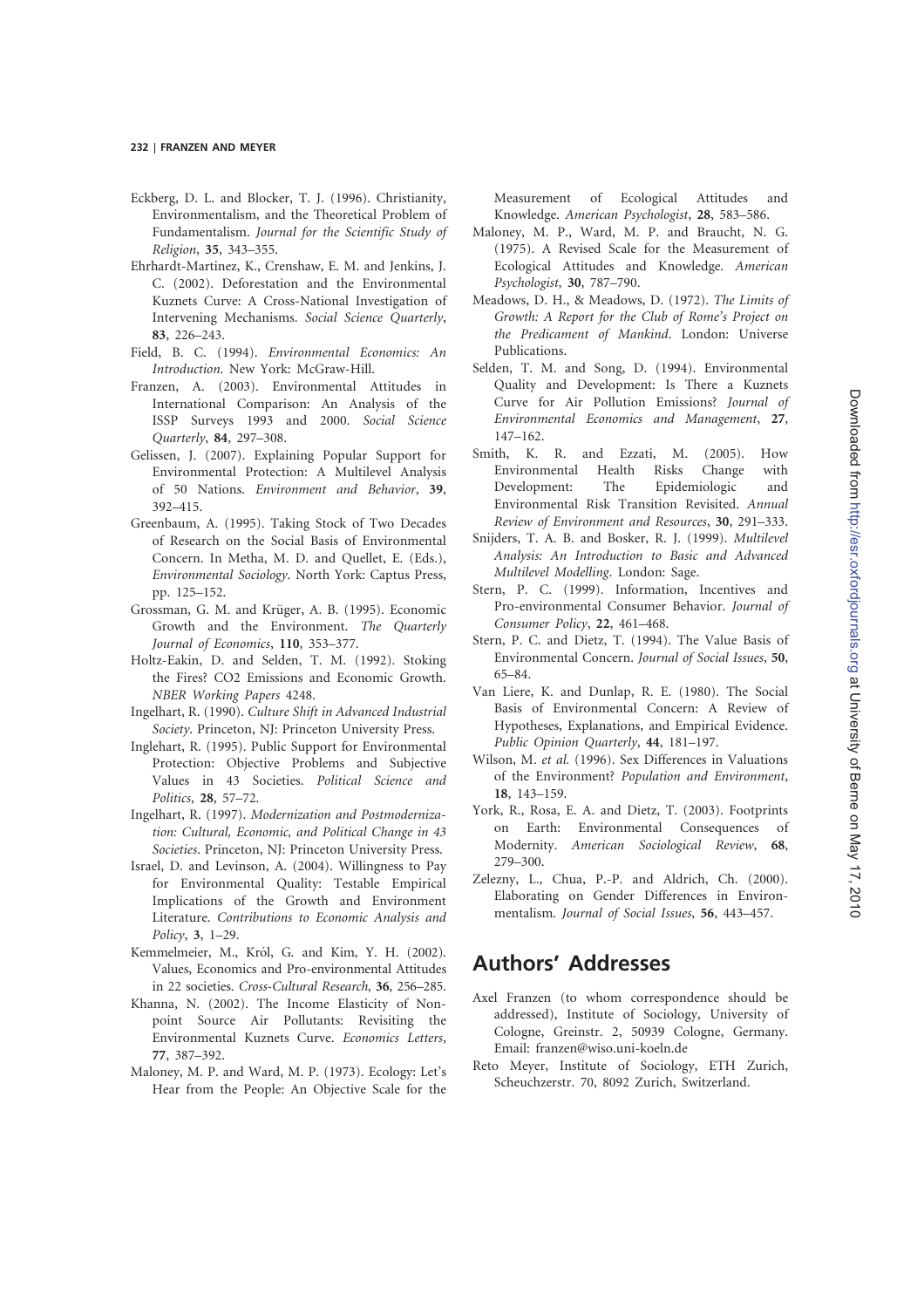| Variable                                                    |                                                            | Min. Max.                      | <b>Description</b>                                                                                                                                                                                                                                                                                                                                                           | Data source                                                                             | Reference                                                                                        |
|-------------------------------------------------------------|------------------------------------------------------------|--------------------------------|------------------------------------------------------------------------------------------------------------------------------------------------------------------------------------------------------------------------------------------------------------------------------------------------------------------------------------------------------------------------------|-----------------------------------------------------------------------------------------|--------------------------------------------------------------------------------------------------|
| Country variables<br>Per capita PPP                         | 3.9                                                        | 35.1                           | Per capita GDP 2000 converted to measure<br>the purchasing power in each country,<br>in 1,000s of US\$.                                                                                                                                                                                                                                                                      | International<br>Monetary Fund:<br>World Economic<br>Outlook Database                   | http://www.imf.org/<br>external/pubs/ft/weo/<br>2005/01/data/dbgi-<br>nim.cfm (13 March<br>2007) |
| Gini coefficient                                            | 0.22                                                       |                                | 0.68 Measures income inequality $0 =$ equal<br>distribution, 1 = maximally unequal<br>distribution.                                                                                                                                                                                                                                                                          | Authors' own calcula-<br>tion with ISSP data                                            |                                                                                                  |
| Educational<br>participation                                | 70                                                         | 106                            | Combined primary, secondary and tertiary<br>gross enrolment ratio (%), 1999                                                                                                                                                                                                                                                                                                  | United Nations<br>Development<br>Program: Human<br>Development<br>Report 2002           | http://hdr.undp.org/<br>reports/global/2002/en/<br>pdf/backone.pdf<br>(13 March 2007)            |
| Post-materialism                                            | 37.6                                                       |                                | 85.4 Proportion of persons with at least one<br>post-materialistic item reported as a<br>priority for the country, item battery<br>from Inglehart (1990)                                                                                                                                                                                                                     | Author's own<br>calculation<br>with ISSP data                                           | Inglehart (1990)                                                                                 |
| Environmental<br>quality                                    | $-0.77$                                                    |                                | 1.36 Part of the Environmental Sustainability<br>Index 2001 (Environmental Systems<br>Component), measures the condition of<br>the environment in the following sectors:<br>air quality, water quality, amount of<br>water, biodiversity and terrestrial<br>systems. Mean of these five sectors.<br>Before added, the items for the<br>individual sectors are z-transformed. | YCELP, CIESIN,<br>WEF and the Joint<br>Research Centre of<br>the European<br>Commission | http://sedac.ciesin.<br>columbia.edu/es/esi/<br>archive.html<br>(13 March 2007)                  |
| Proportion urban<br>population                              | 50.8                                                       |                                | 91.5 Population living in areas classified as<br>urban according to the criteria used by<br>each area or country. Data refer to 1st of<br>July of the year indicated and are<br>presented in thousands.                                                                                                                                                                      | United Nations:<br>World Population<br>Prospects                                        | http://esa.un.org/unpp/<br>index.asp?panel=1<br>(13 March)<br>2007)                              |
| Population density                                          | 3                                                          | 383                            | Number of inhabitants per square<br>kilometer of land.                                                                                                                                                                                                                                                                                                                       | United Nations:<br>World Population<br>Prospects                                        | http://esa.un.org/unpp/<br>index.asp?panel=1<br>(13 March 2007)                                  |
| $CO2$ per GDP in<br>purchasing power<br>parity              | 186                                                        | 1461                           | Carbon dioxide emissions per GDP in PPP<br>for 2000. Average amount of carbon<br>dioxide $(CO2)$ emitted per unit of<br>income generated by a country's<br>economy. $CO2$ emissions from land use<br>change, biomass fuels, and cement<br>manufacture are not included here.<br>Data are reported in metric tons of<br>$CO2$ per million international dollars.              | World Resources<br>Institute: Earth<br>Trends Database                                  | http://earthtrends.wri.<br>org/searchable_db/<br>index.php?theme=3<br>$(13 \text{ March } 2007)$ |
| Individual variables<br>Relative income<br>within country   | $-1.92$                                                    |                                | 11.67 Household income excluding the highest<br>and lowest percent divided by the square<br>root of the number of persons living in<br>the household, z-transformed.                                                                                                                                                                                                         |                                                                                         |                                                                                                  |
| Post-materialism                                            | $\boldsymbol{0}$                                           | 2                              | Number of reported post-materialistic<br>items reported as a priority for the<br>country, item battery from Inglehart (1990)                                                                                                                                                                                                                                                 |                                                                                         |                                                                                                  |
| Sex<br>Age in years<br>Years of education<br>Household size | $\boldsymbol{0}$<br>18<br>$\boldsymbol{0}$<br>$\mathbf{1}$ | $\mathbf{1}$<br>85<br>18<br>18 | $0$ = male, 1 = female<br>Age in years<br>Years of education<br>Number of persons living in the household                                                                                                                                                                                                                                                                    |                                                                                         |                                                                                                  |

### Appendix A1: Description of the variables